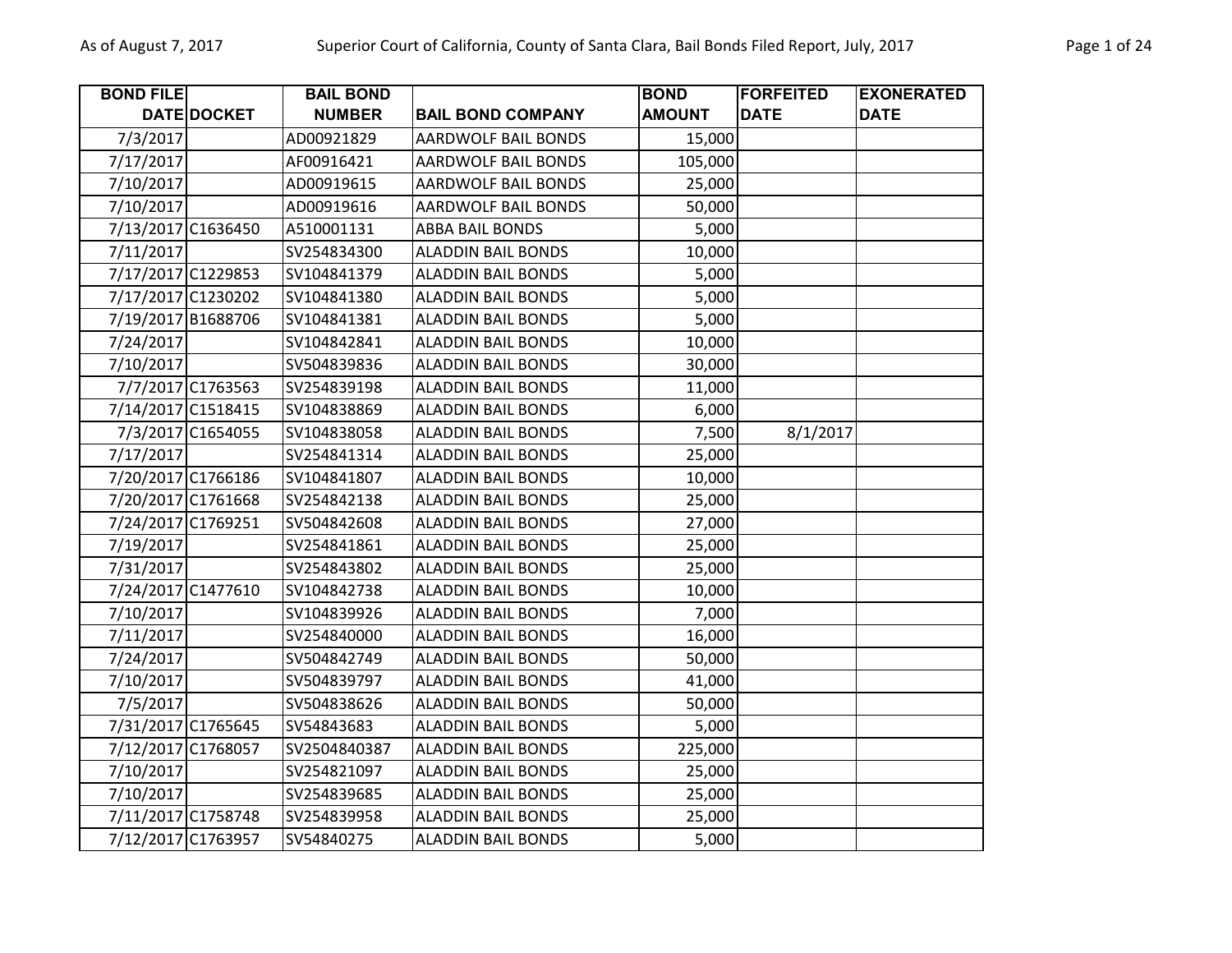| <b>BOND FILE</b>   |                   | <b>BAIL BOND</b> |                           | <b>BOND</b>   | <b>FORFEITED</b> | <b>EXONERATED</b> |
|--------------------|-------------------|------------------|---------------------------|---------------|------------------|-------------------|
|                    | DATE DOCKET       | <b>NUMBER</b>    | <b>BAIL BOND COMPANY</b>  | <b>AMOUNT</b> | <b>DATE</b>      | <b>DATE</b>       |
| 7/26/2017          |                   | SV104843095      | <b>ALADDIN BAIL BONDS</b> | 10,000        |                  |                   |
| 7/25/2017 C1505444 |                   | SV54840582       | <b>ALADDIN BAIL BONDS</b> | 5,000         |                  |                   |
| 7/10/2017          |                   | SV254839941      | <b>ALADDIN BAIL BONDS</b> | 20,000        |                  |                   |
| 7/25/2017 C1641770 |                   | C1641770         | <b>ALADDIN BAIL BONDS</b> | 10,000        |                  |                   |
| 7/25/2017 C1760906 |                   | SV104841564      | <b>ALADDIN BAIL BONDS</b> | 10,000        |                  |                   |
| 7/6/2017           |                   | SV254838618      | <b>ALADDIN BAIL BONDS</b> | 21,000        |                  |                   |
| 7/3/2017           |                   | SV504794268      | <b>ALADDIN BAIL BONDS</b> | 25,000        |                  |                   |
| 7/31/2017 C1769528 |                   | SV504843618      | <b>ALADDIN BAIL BONDS</b> | 50,000        |                  |                   |
| 7/18/2017 F1765181 |                   | SV104841440      | <b>ALADDIN BAIL BONDS</b> | 10,000        |                  |                   |
| 7/5/2017           |                   | SV104838712      | <b>ALADDIN BAIL BONDS</b> | 6,000         |                  |                   |
| 7/6/2017           |                   | SV104838933      | <b>ALADDIN BAIL BONDS</b> | 6,000         |                  |                   |
| 7/12/2017 C1765729 |                   | SV104840373      | <b>ALADDIN BAIL BONDS</b> | 10,000        |                  |                   |
| 7/11/2017 C1762937 |                   | SV504839857      | <b>ALADDIN BAIL BONDS</b> | 40,000        |                  |                   |
|                    | 7/5/2017 C1512507 | SV254838504      | <b>ALADDIN BAIL BONDS</b> | 20,000        |                  |                   |
|                    | 7/5/2017 C1652266 | SV254838505      | <b>ALADDIN BAIL BONDS</b> | 15,000        |                  |                   |
| 7/31/2017 C1766372 |                   | SV104843409      | <b>ALADDIN BAIL BONDS</b> | 7,500         |                  |                   |
| 7/13/2017          |                   | SV254840489      | <b>ALADDIN BAIL BONDS</b> | 11,000        |                  |                   |
| 7/11/2017          |                   | SV504821098      | <b>ALADDIN BAIL BONDS</b> | 37,000        |                  |                   |
| 7/3/2017           |                   | SV504794269      | <b>ALADDIN BAIL BONDS</b> | 25,000        |                  |                   |
| 7/3/2017           |                   | SV254837812      | <b>ALADDIN BAIL BONDS</b> | 11,000        |                  |                   |
| 7/25/2017          |                   | SV504843043      | <b>ALADDIN BAIL BONDS</b> | 50,000        |                  |                   |
|                    | 7/6/2017 B1791125 | SV504838692      | <b>ALADDIN BAIL BONDS</b> | 50,000        |                  | 7/27/2017         |
|                    | 7/3/2017 C1640644 | SV104837729      | <b>ALADDIN BAIL BONDS</b> | 10,000        |                  |                   |
|                    | 7/3/2017 C1760456 | SV1004837728     | <b>ALADDIN BAIL BONDS</b> | 55,000        |                  |                   |
| 7/5/2017           |                   | SV254838651      | <b>ALADDIN BAIL BONDS</b> | 25,000        |                  |                   |
|                    | 7/3/2017 C1767625 | SV1004837665     | <b>ALADDIN BAIL BONDS</b> | 30,000        | 8/3/2017         |                   |
| 7/18/2017 C1768374 |                   | SV254841745      | <b>ALADDIN BAIL BONDS</b> | 11,000        |                  |                   |
| 7/3/2017           |                   | SV254838180      | <b>ALADDIN BAIL BONDS</b> | 15,000        |                  |                   |
| 7/31/2017          |                   | SV504844044      | <b>ALADDIN BAIL BONDS</b> | 27,000        |                  |                   |
| 7/25/2017 C1769001 |                   | SV504843110      | <b>ALADDIN BAIL BONDS</b> | 35,000        |                  |                   |
| 7/11/2017 C1638456 |                   | SV504794264      | <b>ALADDIN BAIL BONDS</b> | 15,000        |                  |                   |
| 7/17/2017 C1763401 |                   | SV104841326      | <b>ALADDIN BAIL BONDS</b> | 10,000        |                  |                   |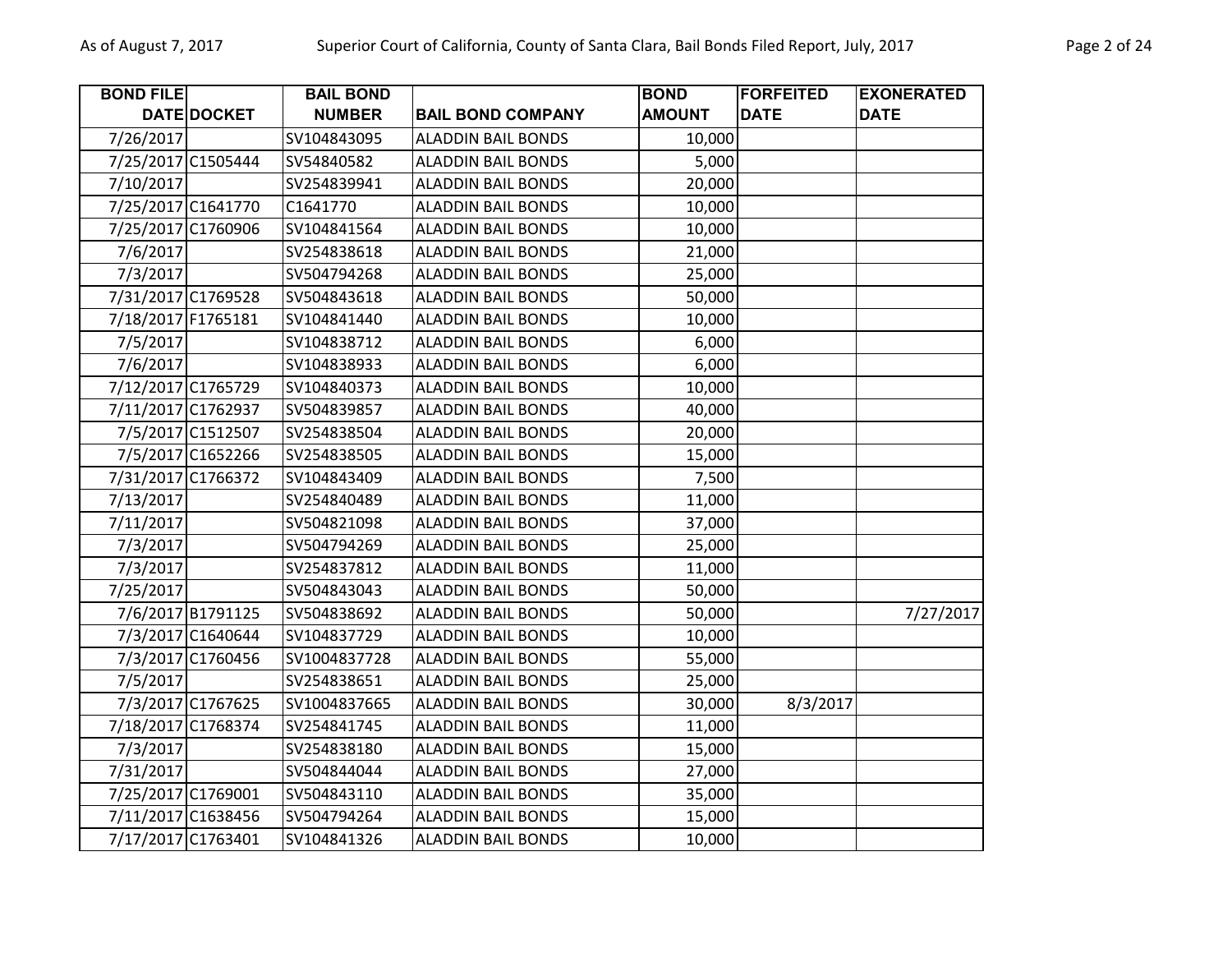| <b>BOND FILE</b>   |                   | <b>BAIL BOND</b> |                           | <b>BOND</b>   | <b>FORFEITED</b> | <b>EXONERATED</b> |
|--------------------|-------------------|------------------|---------------------------|---------------|------------------|-------------------|
|                    | DATE DOCKET       | <b>NUMBER</b>    | <b>BAIL BOND COMPANY</b>  | <b>AMOUNT</b> | <b>DATE</b>      | <b>DATE</b>       |
| 7/17/2017          |                   | SV254841234      | <b>ALADDIN BAIL BONDS</b> | 25,000        |                  |                   |
| 7/6/2017           |                   | SV504838834      | <b>ALADDIN BAIL BONDS</b> | 50,000        |                  |                   |
| 7/27/2017          |                   | SV104843487      | <b>ALADDIN BAIL BONDS</b> | 10,000        |                  |                   |
| 7/24/2017          |                   | SV254842934      | <b>ALADDIN BAIL BONDS</b> | 25,000        |                  |                   |
| 7/31/2017 C1630420 |                   | SV104844072      | <b>ALADDIN BAIL BONDS</b> | 10,000        |                  |                   |
| 7/17/2017          |                   | SV254841391      | <b>ALADDIN BAIL BONDS</b> | 16,000        |                  |                   |
| 7/10/2017 B1792294 |                   | SV54838352       | <b>ALADDIN BAIL BONDS</b> | 2,000         |                  |                   |
| 7/27/2017          |                   | SV54843458       | <b>ALADDIN BAIL BONDS</b> | 5,000         |                  |                   |
| 7/19/2017          |                   | SV254841775      | <b>ALADDIN BAIL BONDS</b> | 16,000        |                  |                   |
| 7/24/2017          |                   | SV1004842679     | <b>ALADDIN BAIL BONDS</b> | 61,000        |                  |                   |
| 7/12/2017 B1791338 |                   | SV104838214      | <b>ALADDIN BAIL BONDS</b> | 10,000        |                  |                   |
| 7/31/2017 C1764898 |                   | SV104844344      | <b>ALADDIN BAIL BONDS</b> | 6,000         |                  |                   |
| 7/10/2017          |                   | SV254839555      | <b>ALADDIN BAIL BONDS</b> | 15,000        |                  |                   |
| 7/27/2017 C1650616 |                   | SV104843510      | <b>ALADDIN BAIL BONDS</b> | 10,000        |                  |                   |
| 7/27/2017 C1759054 |                   | SV504843434      | <b>ALADDIN BAIL BONDS</b> | 20,000        |                  |                   |
| 7/27/2017 C1761225 |                   | SV54843457       | <b>ALADDIN BAIL BONDS</b> | 5,000         |                  |                   |
| 7/24/2017 C1521089 |                   | SV254842650      | <b>ALADDIN BAIL BONDS</b> | 15,000        |                  |                   |
| 7/10/2017          |                   | SV254839802      | <b>ALADDIN BAIL BONDS</b> | 20,000        |                  |                   |
| 7/19/2017          |                   | SV254841867      | <b>ALADDIN BAIL BONDS</b> | 25,000        |                  |                   |
| 7/18/2017          |                   | SV504841290      | <b>ALADDIN BAIL BONDS</b> | 35,000        |                  |                   |
|                    | 7/3/2017 C1482093 | SV104799477      | <b>ALADDIN BAIL BONDS</b> | 10,000        | 7/31/2017        |                   |
| 7/20/2017          |                   | SV104841944      | <b>ALADDIN BAIL BONDS</b> | 10,000        |                  |                   |
|                    | 7/5/2017 C1502095 | SV504838467      | <b>ALADDIN BAIL BONDS</b> | 45,000        |                  |                   |
| 7/6/2017           |                   | SV504838872      | <b>ALADDIN BAIL BONDS</b> | 50,000        |                  |                   |
| 7/14/2017 C1652130 |                   | SV54840879       | <b>ALADDIN BAIL BONDS</b> | 5,000         |                  |                   |
| 7/14/2017 C1764099 |                   | SV54840878       | <b>ALADDIN BAIL BONDS</b> | 5,000         |                  |                   |
| 7/10/2017          |                   | SV254839221      | <b>ALADDIN BAIL BONDS</b> | 25,000        |                  |                   |
| 7/11/2017          |                   | SV504839993      | <b>ALADDIN BAIL BONDS</b> | 30,000        |                  |                   |
| 7/17/2017          |                   | SV504841449      | <b>ALADDIN BAIL BONDS</b> | 25,000        |                  |                   |
| 7/25/2017 C1641190 |                   | SV54841428       | <b>ALADDIN BAIL BONDS</b> | 5,000         |                  |                   |
|                    | 7/3/2017 B1792782 | SV54762718       | <b>ALADDIN BAIL BONDS</b> | 5,000         |                  |                   |
| 7/5/2017           |                   | SV254838686      | <b>ALADDIN BAIL BONDS</b> | 25,000        |                  |                   |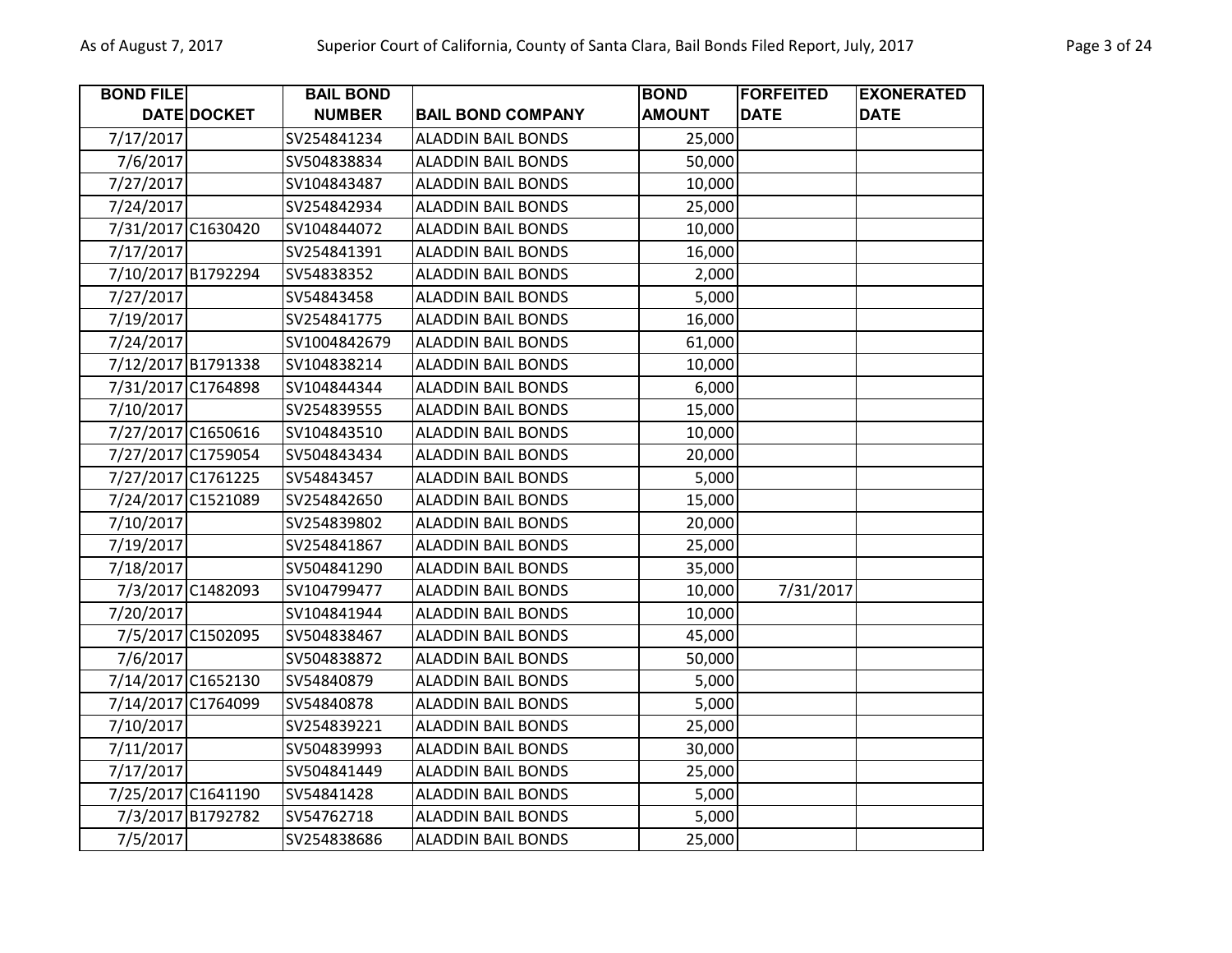| <b>BOND FILE</b>   |                   | <b>BAIL BOND</b> |                           | <b>BOND</b>   | <b>FORFEITED</b> | <b>EXONERATED</b> |
|--------------------|-------------------|------------------|---------------------------|---------------|------------------|-------------------|
|                    | DATE DOCKET       | <b>NUMBER</b>    | <b>BAIL BOND COMPANY</b>  | <b>AMOUNT</b> | <b>DATE</b>      | <b>DATE</b>       |
| 7/31/2017 F1764475 |                   | SV104843717      | <b>ALADDIN BAIL BONDS</b> | 10,000        |                  |                   |
|                    | 7/6/2017 F1765447 | SV254838805      | <b>ALADDIN BAIL BONDS</b> | 11,000        |                  |                   |
| 7/24/2017 C1768933 |                   | SV254842406      | <b>ALADDIN BAIL BONDS</b> | 17,000        |                  |                   |
|                    | 7/6/2017 B1688591 | SV254837836      | <b>ALADDIN BAIL BONDS</b> | 20,000        |                  |                   |
|                    | 7/6/2017 B1689213 | SV104837835      | <b>ALADDIN BAIL BONDS</b> | 10,000        |                  |                   |
| 7/20/2017          |                   | SV254841850      | <b>ALADDIN BAIL BONDS</b> | 25,000        |                  |                   |
| 7/31/2017          |                   | SV54844055       | <b>ALADDIN BAIL BONDS</b> | 5,000         |                  |                   |
| 7/24/2017          |                   | SV1004842768     | <b>ALADDIN BAIL BONDS</b> | 85,000        |                  |                   |
| 7/18/2017 B1791726 |                   | SV54841500       | <b>ALADDIN BAIL BONDS</b> | 1,000         | 7/18/2017        |                   |
| 7/31/2017          |                   | SV254844182      | <b>ALADDIN BAIL BONDS</b> | 16,000        |                  |                   |
| 7/26/2017          |                   | SV504843019      | <b>ALADDIN BAIL BONDS</b> | 46,000        |                  |                   |
| 7/17/2017          |                   | SV254841218      | <b>ALADDIN BAIL BONDS</b> | 10,000        |                  |                   |
| 7/18/2017 C1762435 |                   | SV54841104       | <b>ALADDIN BAIL BONDS</b> | 5,000         |                  |                   |
| 7/24/2017 C1762309 |                   | SV104842907      | <b>ALADDIN BAIL BONDS</b> | 10,000        |                  |                   |
| 7/24/2017 F1659676 |                   | SV254842008      | <b>ALADDIN BAIL BONDS</b> | 25,000        |                  |                   |
| 7/27/2017 B1689490 |                   | SV104841323      | <b>ALADDIN BAIL BONDS</b> | 10,000        |                  |                   |
| 7/11/2017 C1764673 |                   | SV104838137      | <b>ALADDIN BAIL BONDS</b> | 6,000         |                  |                   |
| 7/12/2017 F1765272 |                   | SV254840159      | <b>ALADDIN BAIL BONDS</b> | 15,000        |                  |                   |
| 7/20/2017          |                   | SV254842024      | <b>ALADDIN BAIL BONDS</b> | 25,000        |                  |                   |
| 7/19/2017          |                   | SV254841819      | <b>ALADDIN BAIL BONDS</b> | 16,000        |                  |                   |
| 7/10/2017          |                   | SV254839394      | <b>ALADDIN BAIL BONDS</b> | 25,000        |                  |                   |
| 7/3/2017           |                   | SV254838109      | <b>ALADDIN BAIL BONDS</b> | 25,000        |                  |                   |
| 7/27/2017          |                   | SV254843449      | <b>ALADDIN BAIL BONDS</b> | 25,000        |                  |                   |
| 7/24/2017          |                   | SV104842703      | <b>ALADDIN BAIL BONDS</b> | 10,000        |                  |                   |
| 7/3/2017           |                   | SV254821093      | <b>ALADDIN BAIL BONDS</b> | 16,000        |                  |                   |
| 7/12/2017          |                   | SV104840237      | <b>ALADDIN BAIL BONDS</b> | 10,000        |                  |                   |
|                    | 7/7/2017 C1764688 | SV104838990      | <b>ALADDIN BAIL BONDS</b> | 6,000         |                  |                   |
| 7/31/2017          |                   | SV504843801      | <b>ALADDIN BAIL BONDS</b> | 31,000        |                  |                   |
| 7/24/2017 C1756849 |                   | SV254842487      | <b>ALADDIN BAIL BONDS</b> | 11,000        |                  |                   |
| 7/26/2017          |                   | SV104843328      | <b>ALADDIN BAIL BONDS</b> | 10,000        |                  |                   |
| 7/10/2017 C1762212 |                   | SV104839542      | <b>ALADDIN BAIL BONDS</b> | 5,000         |                  |                   |
| 7/31/2017          |                   | SV104844267      | <b>ALADDIN BAIL BONDS</b> | 10,000        |                  |                   |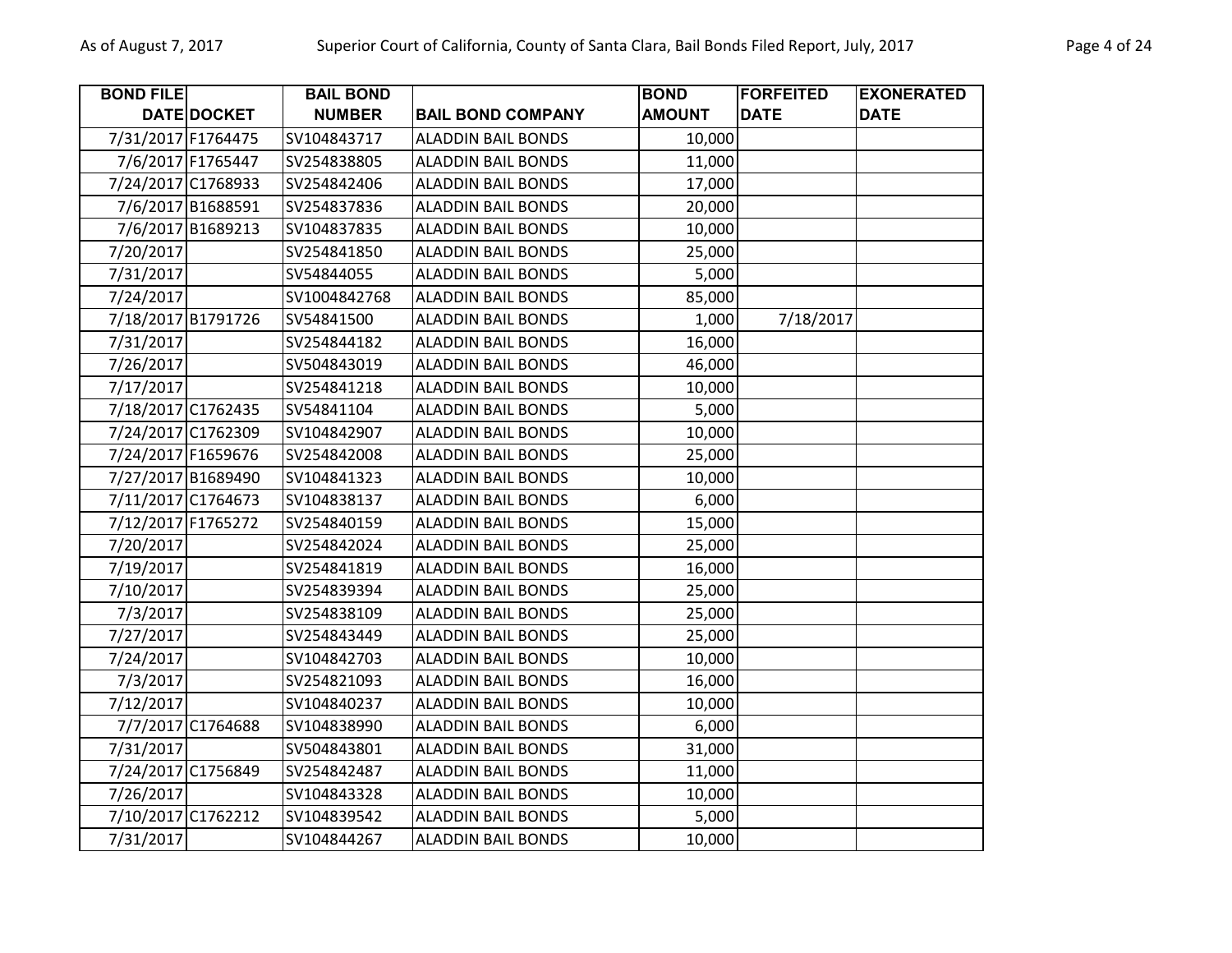| <b>BOND FILE</b>   |                   | <b>BAIL BOND</b> |                           | <b>BOND</b>   | <b>FORFEITED</b> | <b>EXONERATED</b> |
|--------------------|-------------------|------------------|---------------------------|---------------|------------------|-------------------|
|                    | DATE DOCKET       | <b>NUMBER</b>    | <b>BAIL BOND COMPANY</b>  | <b>AMOUNT</b> | <b>DATE</b>      | <b>DATE</b>       |
| 7/18/2017 C1767235 |                   | SV254841734      | <b>ALADDIN BAIL BONDS</b> | 10,000        |                  |                   |
| 7/10/2017 C1499980 |                   | SV254839135      | <b>ALADDIN BAIL BONDS</b> | 25,000        |                  |                   |
| 7/20/2017 C1400277 |                   | SV104841975      | <b>ALADDIN BAIL BONDS</b> | 5,000         |                  |                   |
| 7/27/2017 C1635493 |                   | SV254842675      | <b>ALADDIN BAIL BONDS</b> | 15,000        |                  |                   |
| 7/27/2017 C1650774 |                   | SV254842674      | <b>ALADDIN BAIL BONDS</b> | 15,000        |                  |                   |
| 7/3/2017           |                   | SV254837552      | <b>ALADDIN BAIL BONDS</b> | 20,000        |                  |                   |
| 7/31/2017 C1367011 |                   | SV504843968      | <b>ALADDIN BAIL BONDS</b> | 35,000        |                  |                   |
| 7/13/2017 C1767227 |                   | SV254840590      | <b>ALADDIN BAIL BONDS</b> | 15,000        |                  |                   |
| 7/11/2017          |                   | SV504794262      | <b>ALADDIN BAIL BONDS</b> | 1,000         |                  |                   |
| 7/19/2017          |                   | SV1004841832     | <b>ALADDIN BAIL BONDS</b> | 75,000        |                  |                   |
|                    | 7/6/2017 B1475861 | SV504838162      | <b>ALADDIN BAIL BONDS</b> | 35,000        |                  |                   |
| 7/19/2017          |                   | SV104841911      | <b>ALADDIN BAIL BONDS</b> | 6,000         |                  |                   |
| 7/10/2017          |                   | SV104839779      | <b>ALADDIN BAIL BONDS</b> | 10,000        |                  |                   |
| 7/10/2017 C1764699 |                   | SV54839161       | <b>ALADDIN BAIL BONDS</b> | 5,000         |                  |                   |
| 7/14/2017 C1766775 |                   | SV254840855      | <b>ALADDIN BAIL BONDS</b> | 11,000        |                  |                   |
| 7/31/2017          |                   | SV504843880      | <b>ALADDIN BAIL BONDS</b> | 26,000        |                  |                   |
| 7/17/2017          |                   | SV104841171      | <b>ALADDIN BAIL BONDS</b> | 10,000        |                  |                   |
| 7/17/2017 C1640565 |                   | SV254841466      | <b>ALADDIN BAIL BONDS</b> | 15,000        |                  |                   |
| 7/24/2017 C1481396 |                   | SV254842451      | <b>ALADDIN BAIL BONDS</b> | 25,000        |                  |                   |
| 7/31/2017          |                   | SV254843816      | <b>ALADDIN BAIL BONDS</b> | 12,000        |                  |                   |
| 7/3/2017           |                   | SV254838153      | <b>ALADDIN BAIL BONDS</b> | 25,000        |                  |                   |
| 7/14/2017 C1764677 |                   | SV104840094      | <b>ALADDIN BAIL BONDS</b> | 6,000         |                  |                   |
| 7/5/2017           |                   | SV504838701      | <b>ALADDIN BAIL BONDS</b> | 25,000        |                  |                   |
|                    | 7/7/2017 C1349712 | SV504838103      | <b>ALADDIN BAIL BONDS</b> | 50,000        |                  |                   |
| 7/18/2017 C1766717 |                   | SV54841013       | <b>ALADDIN BAIL BONDS</b> | 5,000         |                  |                   |
| 7/6/2017           |                   | SV504838966      | <b>ALADDIN BAIL BONDS</b> | 30,000        |                  |                   |
| 7/25/2017 C1763268 |                   | SV54842027       | <b>ALADDIN BAIL BONDS</b> | 5,000         |                  |                   |
| 7/31/2017          |                   | SV104843533      | <b>ALADDIN BAIL BONDS</b> | 10,000        |                  |                   |
| 7/17/2017          |                   | SV254841256      | <b>ALADDIN BAIL BONDS</b> | 25,000        |                  |                   |
| 7/24/2017 B1792957 |                   | SV54842636       | <b>ALADDIN BAIL BONDS</b> | 5,000         |                  |                   |
| 7/21/2017 C1760139 |                   | SV504842281      | <b>ALADDIN BAIL BONDS</b> | 50,000        |                  |                   |
| 7/21/2017 C1765744 |                   | SV104842282      | <b>ALADDIN BAIL BONDS</b> | 10,000        |                  |                   |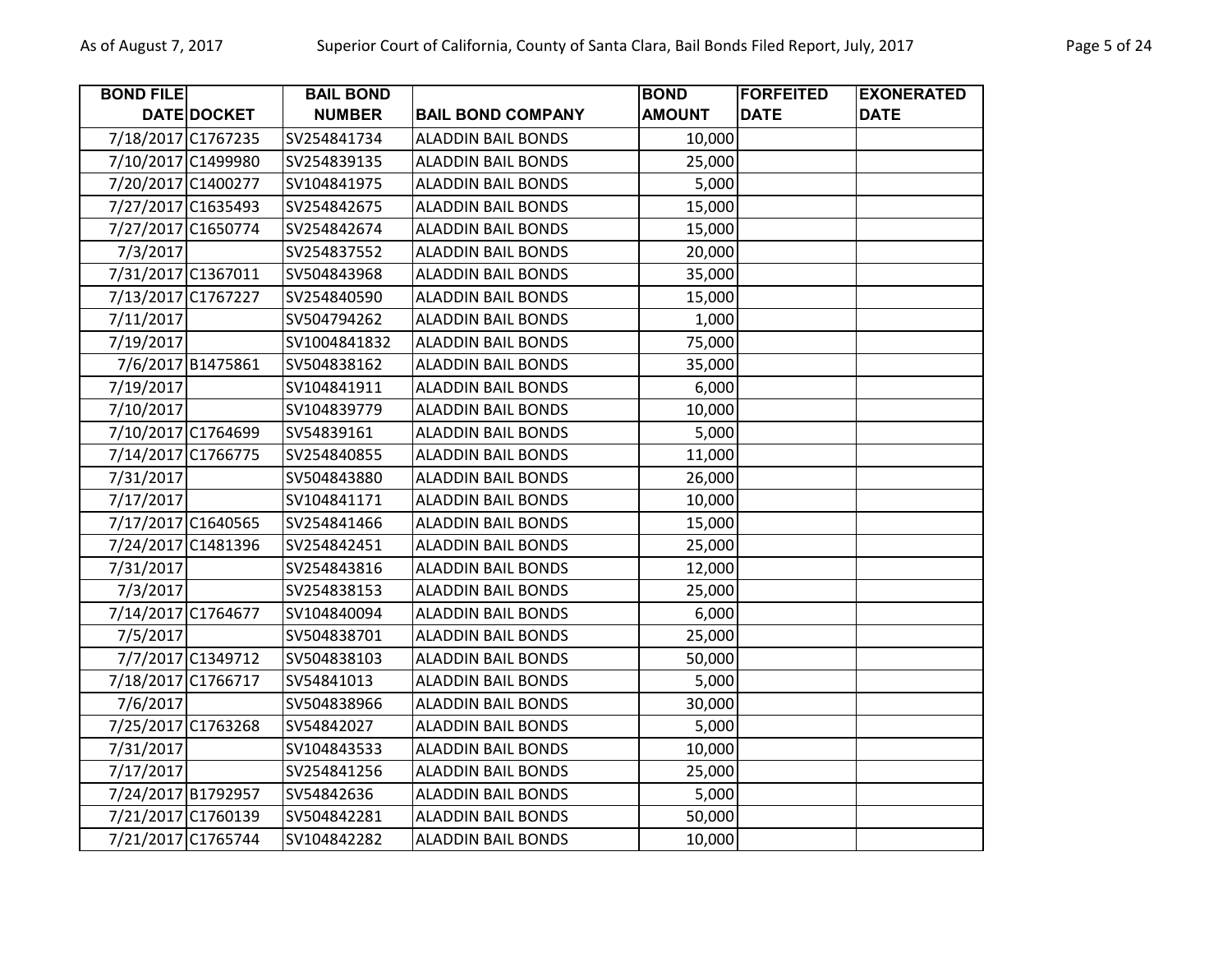| <b>BOND FILE</b>   |                   | <b>BAIL BOND</b> |                           | <b>BOND</b>   | <b>FORFEITED</b> | <b>EXONERATED</b> |
|--------------------|-------------------|------------------|---------------------------|---------------|------------------|-------------------|
|                    | DATE DOCKET       | <b>NUMBER</b>    | <b>BAIL BOND COMPANY</b>  | <b>AMOUNT</b> | <b>DATE</b>      | <b>DATE</b>       |
| 7/17/2017          |                   | SV254841516      | <b>ALADDIN BAIL BONDS</b> | 11,000        |                  |                   |
| 7/20/2017          |                   | SV254842021      | <b>ALADDIN BAIL BONDS</b> | 25,000        |                  |                   |
| 7/25/2017 C1763264 |                   | SV104841863      | <b>ALADDIN BAIL BONDS</b> | 10,000        |                  |                   |
| 7/7/2017           |                   | SV504839058      | <b>ALADDIN BAIL BONDS</b> | 36,000        |                  |                   |
| 7/25/2017 C1523564 |                   | SV254840139      | <b>ALADDIN BAIL BONDS</b> | 20,000        |                  |                   |
| 7/13/2017          |                   | SV104840487      | <b>ALADDIN BAIL BONDS</b> | 10,000        |                  |                   |
| 7/13/2017 C1763987 |                   | SV54840488       | <b>ALADDIN BAIL BONDS</b> | 1,000         |                  |                   |
| 7/19/2017 B1793066 |                   | SV504841790      | <b>ALADDIN BAIL BONDS</b> | 46,000        |                  |                   |
| 7/13/2017 C1766242 |                   | SV254840614      | <b>ALADDIN BAIL BONDS</b> | 25,000        |                  |                   |
| 7/25/2017 C1766292 |                   | SV104843091      | <b>ALADDIN BAIL BONDS</b> | 10,000        |                  |                   |
| 7/10/2017 C1762337 |                   | SV254839614      | <b>ALADDIN BAIL BONDS</b> | 25,000        |                  |                   |
| 7/27/2017 B1793009 |                   | SV104843347      | <b>ALADDIN BAIL BONDS</b> | 10,000        |                  |                   |
|                    | 7/3/2017 C1765765 | SV54762717       | <b>ALADDIN BAIL BONDS</b> | 5,000         | 7/31/2017        |                   |
| 7/10/2017          |                   | SV254839581      | <b>ALADDIN BAIL BONDS</b> | 20,000        |                  |                   |
| 7/31/2017          |                   | SV104844345      | <b>ALADDIN BAIL BONDS</b> | 10,000        |                  |                   |
| 7/24/2017 C1511864 |                   | SV104842854      | <b>ALADDIN BAIL BONDS</b> | 6,000         |                  |                   |
|                    | 7/7/2017 B1685291 | SV54838303       | <b>ALADDIN BAIL BONDS</b> | 2,000         |                  | 8/3/2017          |
|                    | 7/7/2017 CC828675 | SV104835660      | <b>ALADDIN BAIL BONDS</b> | 10,000        |                  |                   |
| 7/25/2017 C1767590 |                   | SV54842121       | <b>ALADDIN BAIL BONDS</b> | 5,000         |                  |                   |
| 7/3/2017           |                   | SV254838068      | <b>ALADDIN BAIL BONDS</b> | 20,000        |                  |                   |
| 7/25/2017 C1763663 |                   | SV54843087       | <b>ALADDIN BAIL BONDS</b> | 5,000         |                  |                   |
| 7/25/2017 C1763884 |                   | SV54843086       | <b>ALADDIN BAIL BONDS</b> | 1,000         |                  |                   |
| 7/13/2017 C1760692 |                   | SV504837466      | <b>ALADDIN BAIL BONDS</b> | 50,000        |                  |                   |
|                    | 7/5/2017 C1636934 | SV254838524      | <b>ALADDIN BAIL BONDS</b> | 15,000        |                  | 7/5/2017          |
| 7/19/2017          |                   | SV104841786      | <b>ALADDIN BAIL BONDS</b> | 10,000        |                  |                   |
| 7/10/2017 B1474634 |                   | SV254838661      | <b>ALADDIN BAIL BONDS</b> | 15,000        |                  |                   |
| 7/3/2017           |                   | SV504837796      | <b>ALADDIN BAIL BONDS</b> | 25,000        |                  |                   |
| 7/24/2017          |                   | SV504842972      | <b>ALADDIN BAIL BONDS</b> | 26,000        |                  |                   |
| 7/13/2017 C1762713 |                   | SV104839302      | <b>ALADDIN BAIL BONDS</b> | 10,000        |                  |                   |
| 7/11/2017 F1763177 |                   | SV104839466      | <b>ALADDIN BAIL BONDS</b> | 10,000        |                  |                   |
| 7/11/2017 F1763348 |                   | SV104839464      | <b>ALADDIN BAIL BONDS</b> | 10,000        |                  |                   |
|                    | 7/3/2017 C1766096 | SV504837630      | <b>ALADDIN BAIL BONDS</b> | 50,000        |                  |                   |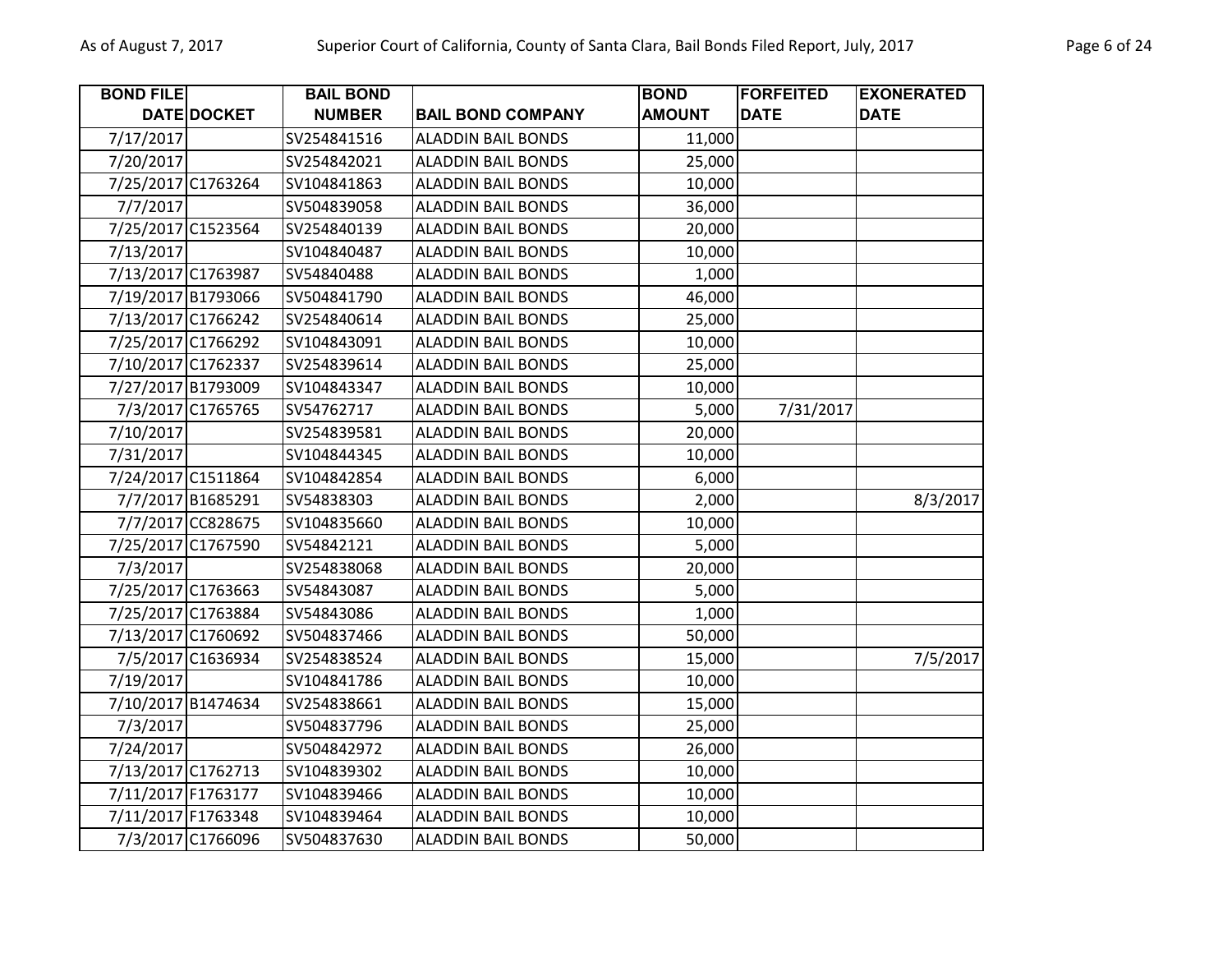| <b>BOND FILE</b>   |                    | <b>BAIL BOND</b> |                           | <b>BOND</b>   | <b>FORFEITED</b> | <b>EXONERATED</b> |
|--------------------|--------------------|------------------|---------------------------|---------------|------------------|-------------------|
|                    | <b>DATE DOCKET</b> | <b>NUMBER</b>    | <b>BAIL BOND COMPANY</b>  | <b>AMOUNT</b> | <b>DATE</b>      | <b>DATE</b>       |
|                    | 7/6/2017 C1764333  | SV104799478      | <b>ALADDIN BAIL BONDS</b> | 6,000         |                  |                   |
| 7/24/2017 C1762402 |                    | SV104842994      | <b>ALADDIN BAIL BONDS</b> | 10,000        |                  |                   |
| 7/18/2017          |                    | SV254840881      | <b>ALADDIN BAIL BONDS</b> | 20,000        |                  |                   |
|                    | 7/5/2017 C1653270  | SV54838508       | <b>ALADDIN BAIL BONDS</b> | 1,000         |                  |                   |
| 7/25/2017 F1763747 |                    | SV104842764      | <b>ALADDIN BAIL BONDS</b> | 10,000        |                  |                   |
|                    | 7/3/2017 C1651525  | SV104837677      | <b>ALADDIN BAIL BONDS</b> | 6,000         | 7/31/2017        |                   |
|                    | 7/6/2017 C1764692  | SV54838691       | <b>ALADDIN BAIL BONDS</b> | 5,000         |                  |                   |
| 7/3/2017           |                    | SV504838133      | <b>ALADDIN BAIL BONDS</b> | 26,000        |                  |                   |
|                    | 7/6/2017 B1792327  | SV104837342      | <b>ALADDIN BAIL BONDS</b> | 10,000        |                  |                   |
|                    | 7/5/2017 C1645100  | SV54838607       | <b>ALADDIN BAIL BONDS</b> | 5,000         |                  |                   |
| 7/31/2017          |                    | SV254844304      | <b>ALADDIN BAIL BONDS</b> | 25,000        |                  |                   |
| 7/24/2017          |                    | SV254842916      | <b>ALADDIN BAIL BONDS</b> | 21,000        |                  |                   |
| 7/10/2017          |                    | SV254839513      | <b>ALADDIN BAIL BONDS</b> | 15,000        |                  |                   |
| 7/3/2017           |                    | SV254837784      | <b>ALADDIN BAIL BONDS</b> | 15,000        |                  |                   |
| 7/3/2017           |                    | SV54837719       | <b>ALADDIN BAIL BONDS</b> | 5,000         |                  |                   |
| 7/11/2017 C1764357 |                    | SV254839913      | <b>ALADDIN BAIL BONDS</b> | 25,000        |                  |                   |
| 7/13/2017          |                    | SV1004840540     | <b>ALADDIN BAIL BONDS</b> | 60,000        |                  |                   |
|                    | 7/6/2017 B1791355  | SV504837671      | <b>ALADDIN BAIL BONDS</b> | 30,000        |                  |                   |
|                    | 7/5/2017 C1756384  | SV54838249       | <b>ALADDIN BAIL BONDS</b> | 5,000         |                  |                   |
|                    | 7/3/2017 C1759767  | SV54762719       | <b>ALADDIN BAIL BONDS</b> | 5,000         |                  |                   |
|                    | 7/7/2017 C1646360  | SV54839101       | <b>ALADDIN BAIL BONDS</b> | 5,000         |                  |                   |
| 7/31/2017          |                    | SV104843731      | <b>ALADDIN BAIL BONDS</b> | 10,000        |                  |                   |
| 7/13/2017 F1765494 |                    | SV254840585      | <b>ALADDIN BAIL BONDS</b> | 25,000        |                  |                   |
| 7/26/2017 C1371648 |                    | SV54843305       | <b>ALADDIN BAIL BONDS</b> | 5,000         |                  |                   |
| 7/26/2017 C1496954 |                    | SV54843303       | <b>ALADDIN BAIL BONDS</b> | 5,000         |                  |                   |
| 7/24/2017          |                    | SV254821095      | <b>ALADDIN BAIL BONDS</b> | 10,000        |                  |                   |
| 7/24/2017 B1792808 |                    | SV254842699      | <b>ALADDIN BAIL BONDS</b> | 25,000        |                  |                   |
| 7/10/2017 C1760960 |                    | SV254839936      | <b>ALADDIN BAIL BONDS</b> | 20,000        | 7/14/2017        |                   |
| 7/3/2017           |                    | SV254821094      | <b>ALADDIN BAIL BONDS</b> | 20,000        |                  |                   |
| 7/26/2017 C1649170 |                    | SV54843302       | <b>ALADDIN BAIL BONDS</b> | 5,000         |                  |                   |
| 7/11/2017 F1765418 |                    | SV504839359      | <b>ALADDIN BAIL BONDS</b> | 45,000        |                  |                   |
| 7/31/2017 C1761500 |                    | SV54843930       | <b>ALADDIN BAIL BONDS</b> | 1,000         |                  |                   |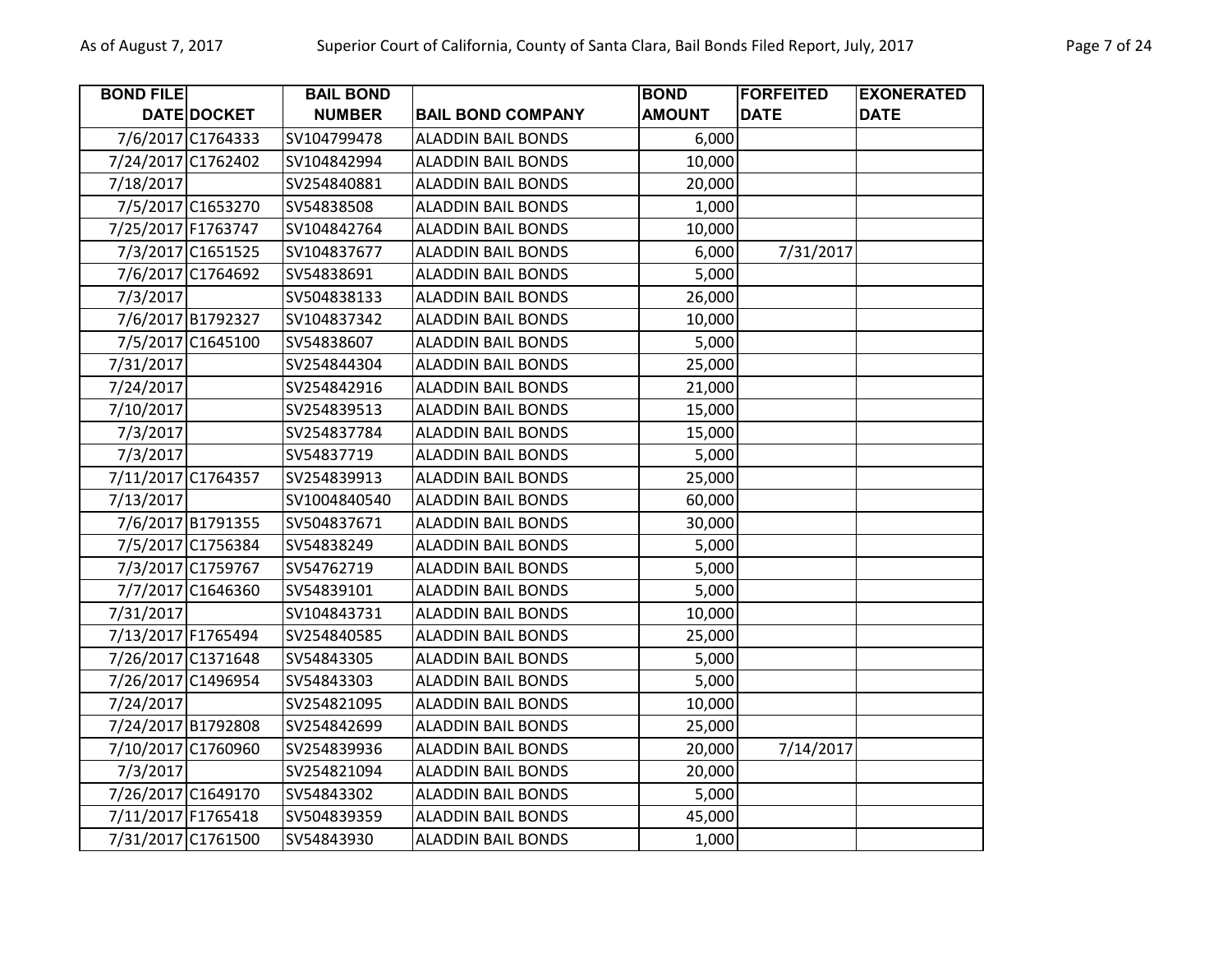| <b>BOND FILE</b>   |                   | <b>BAIL BOND</b> |                                | <b>BOND</b>   | <b>FORFEITED</b> | <b>EXONERATED</b> |
|--------------------|-------------------|------------------|--------------------------------|---------------|------------------|-------------------|
|                    | DATE DOCKET       | <b>NUMBER</b>    | <b>BAIL BOND COMPANY</b>       | <b>AMOUNT</b> | <b>DATE</b>      | <b>DATE</b>       |
| 7/12/2017 C1767908 |                   | SV1004840368     | <b>ALADDIN BAIL BONDS</b>      | 65,000        |                  |                   |
| 7/18/2017 F1763324 |                   | AS25265147       | <b>ALICE CORTEZ BAIL BONDS</b> | 10,000        |                  |                   |
| 7/24/2017 F1452057 |                   | AS51130166       | ALICE CORTEZ BAIL BONDS        | 5,000         |                  |                   |
|                    | 7/3/2017 F1661450 | AS100144172      | ALICE CORTEZ BAIL BONDS        | 100,000       |                  |                   |
| 7/24/2017 C1364497 |                   | AS15469382       | ALICE CORTEZ BAIL BONDS        | 10,000        |                  |                   |
| 7/11/2017 C1760878 |                   |                  | 6.01611E+12 ALL PRO BAIL BONDS | 10,000        |                  |                   |
|                    | 7/7/2017 C1766074 |                  | 6.01612E+12 ALL PRO BAIL BONDS | 10,000        |                  |                   |
| 7/20/2017 C1761811 |                   |                  | 6.01616E+12 ALL PRO BAIL BONDS | 25,000        |                  |                   |
| 7/11/2017          |                   |                  | 6.01614E+12 ALL PRO BAIL BONDS | 15,000        |                  |                   |
| 7/11/2017          |                   |                  | 6.01613E+12 ALL PRO BAIL BONDS | 30,000        |                  |                   |
| 7/14/2017 C1766808 |                   |                  | 6.01611E+12 ALL PRO BAIL BONDS | 100,000       |                  |                   |
| 7/31/2017 F1764988 |                   |                  | 6.01618E+12 ALL PRO BAIL BONDS | 10,000        |                  |                   |
| 7/25/2017 F1764874 |                   |                  | 5113609305 ALL PRO BAIL BONDS  | 10,000        |                  |                   |
|                    | 7/3/2017 C1757151 |                  | 6.01614E+12 ALL PRO BAIL BONDS | 31,000        |                  |                   |
| 7/17/2017 C1512742 |                   |                  | 6.01615E+12 ALL PRO BAIL BONDS | 6,000         |                  |                   |
| 7/17/2017 C1515124 |                   |                  | 6.01618E+12 ALL PRO BAIL BONDS | 6,000         |                  |                   |
| 7/17/2017 C1520256 |                   |                  | 6.01613E+12 ALL PRO BAIL BONDS | 15,000        |                  |                   |
| 7/17/2017 C1635144 |                   |                  | 6.01612E+12 ALL PRO BAIL BONDS | 3,000         |                  |                   |
| 7/17/2017 C1524155 |                   |                  | 6.01616E+12 ALL PRO BAIL BONDS | 15,000        |                  |                   |
| 7/25/2017 C1649569 |                   |                  | 6.01011E+12 ALL PRO BAIL BONDS | 10,000        |                  |                   |
| 7/10/2017 B1792900 |                   |                  | 6.01615E+12 ALL PRO BAIL BONDS | 35,000        |                  |                   |
| 7/10/2017 F1662263 |                   |                  | 5551813298 ALL PRO BAIL BONDS  | 10,000        |                  |                   |
| 7/12/2017 C1765134 |                   |                  | 6.01614E+12 ALL PRO BAIL BONDS | 20,000        |                  |                   |
| 7/12/2017 C1765837 |                   |                  | 6.01617E+12 ALL PRO BAIL BONDS | 25,000        |                  |                   |
|                    | 7/3/2017 C1765216 |                  | 6.01617E+12 ALL PRO BAIL BONDS | 5,000         |                  |                   |
| 7/12/2017          |                   |                  | 6.01616E+12 ALL PRO BAIL BONDS | 25,000        |                  |                   |
|                    | 7/5/2017 F1764680 |                  | 6.00911E+12 ALL PRO BAIL BONDS | 5,000         |                  | 7/28/2017         |
| 7/18/2017 F1764846 |                   |                  | 5113543050 ALL PRO BAIL BONDS  | 10,000        |                  |                   |
| 7/19/2017          |                   |                  | 6.01617E+12 ALL PRO BAIL BONDS | 15,000        |                  |                   |
| 7/31/2017 C1521030 |                   |                  | 6.01612E+12 ALL PRO BAIL BONDS | 5,000         |                  |                   |
| 7/31/2017 C1645723 |                   |                  | 6.01616E+12 ALL PRO BAIL BONDS | 5,000         |                  |                   |
| 7/19/2017 F1765217 |                   |                  | 6.01617E+12 ALL PRO BAIL BONDS | 5,000         | 7/19/2017        |                   |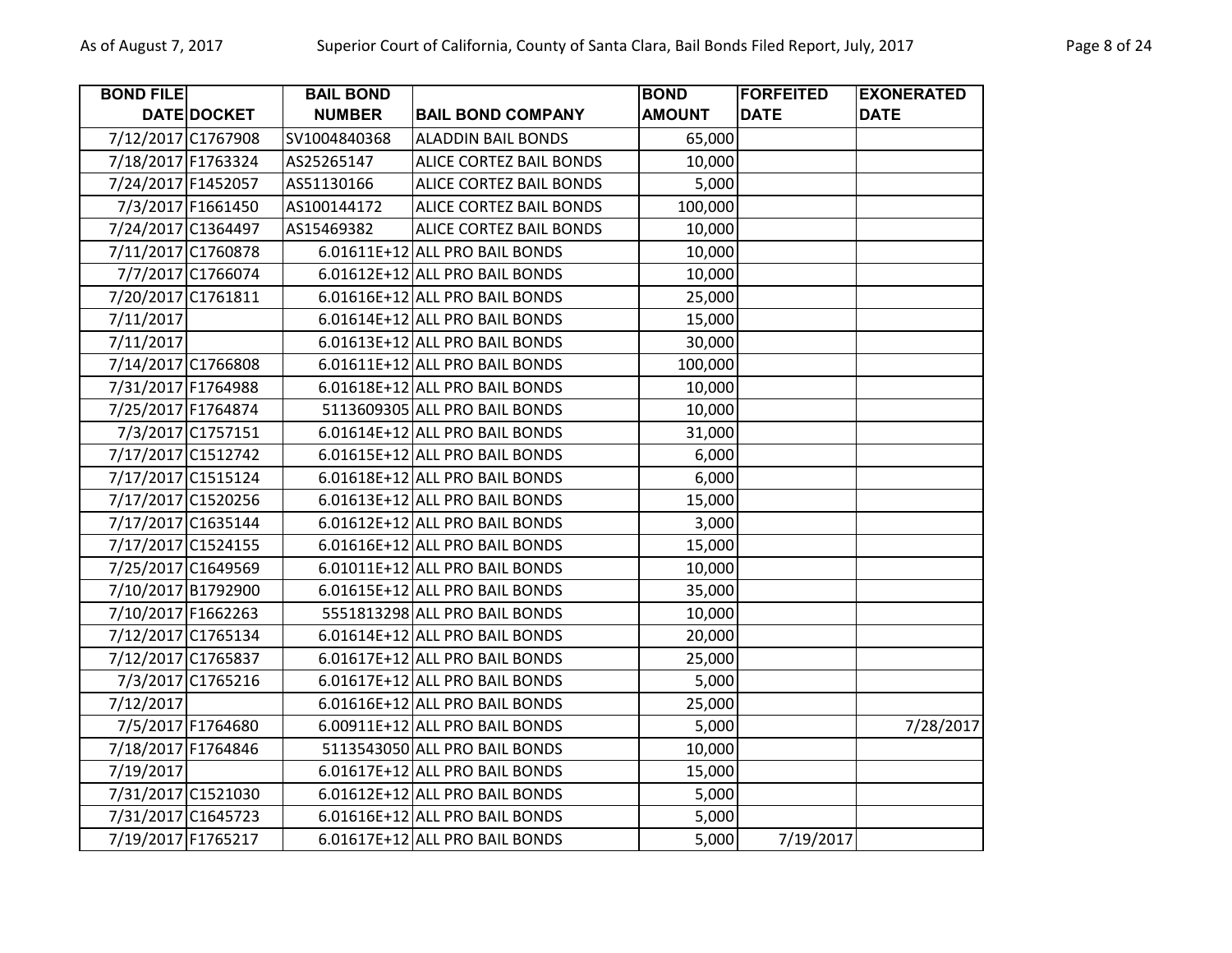| <b>BOND FILE</b>   |                    | <b>BAIL BOND</b> |                                | <b>BOND</b>   | <b>FORFEITED</b> | <b>EXONERATED</b> |
|--------------------|--------------------|------------------|--------------------------------|---------------|------------------|-------------------|
|                    | DATE DOCKET        | <b>NUMBER</b>    | <b>BAIL BOND COMPANY</b>       | <b>AMOUNT</b> | <b>DATE</b>      | <b>DATE</b>       |
|                    | 7/13/2017 C1760818 |                  | 6.01615E+12 ALL PRO BAIL BONDS | 40,000        | 8/1/2017         |                   |
|                    | 7/13/2017 C1764136 |                  | 6.01617E+12 ALL PRO BAIL BONDS | 1,000         | 7/20/2017        |                   |
| 7/17/2017          |                    |                  | 6.01612E+12 ALL PRO BAIL BONDS | 25,000        |                  |                   |
|                    | 7/14/2017 C1348839 |                  | 6.01614E+12 ALL PRO BAIL BONDS | 10,000        |                  |                   |
|                    | 7/14/2017 C1476032 |                  | 6.01614E+12 ALL PRO BAIL BONDS | 30,000        |                  |                   |
|                    | 7/27/2017 F1765184 |                  | 6.01615E+12 ALL PRO BAIL BONDS | 10,000        |                  |                   |
|                    | 7/18/2017 C1511878 |                  | 5551812374 ALL PRO BAIL BONDS  | 30,000        |                  |                   |
|                    | 7/18/2017 C1758585 |                  | 5113609321 ALL PRO BAIL BONDS  | 10,000        |                  |                   |
|                    | 7/27/2017 B1689056 |                  | 5272954616 ALL PRO BAIL BONDS  | 25,000        |                  |                   |
|                    | 7/11/2017 C1765627 |                  | 6.01613E+12 ALL PRO BAIL BONDS | 30,000        |                  |                   |
| 7/3/2017           |                    |                  | 6.01613E+12 ALL PRO BAIL BONDS | 12,000        |                  |                   |
|                    | 7/17/2017 C1769734 |                  | 6.01613E+12 ALL PRO BAIL BONDS | 36,000        |                  |                   |
| 7/19/2017 F1763888 |                    |                  | 5200193586 ALL PRO BAIL BONDS  | 1,000,000     |                  |                   |
| 7/19/2017 F1765163 |                    |                  | 5200193049 ALL PRO BAIL BONDS  | 100,000       |                  | 7/28/2017         |
| 7/24/2017 F1765162 |                    |                  | 5551790629 ALL PRO BAIL BONDS  | 25,000        |                  |                   |
|                    | 7/10/2017 C1767833 |                  | 6.01611E+12 ALL PRO BAIL BONDS | 50,000        |                  |                   |
|                    | 7/3/2017 C1514808  |                  | 6.01613E+12 ALL PRO BAIL BONDS | 25,000        | 7/31/2017        |                   |
|                    | 7/20/2017 C1758465 |                  | 6.01619E+12 ALL PRO BAIL BONDS | 30,000        |                  |                   |
|                    | 7/31/2017 C1652733 |                  | 6.01612E+12 ALL PRO BAIL BONDS | 20,000        |                  |                   |
|                    | 7/31/2017 C1762631 |                  | 6.01612E+12 ALL PRO BAIL BONDS | 10,000        |                  |                   |
|                    | 7/31/2017 C1763630 |                  | 6.01613E+12 ALL PRO BAIL BONDS | 1,000         |                  |                   |
|                    | 7/31/2017 C1765675 |                  | 6.01618E+12 ALL PRO BAIL BONDS | 10,000        |                  |                   |
|                    | 7/17/2017 C1766435 |                  | 6.01614E+12 ALL PRO BAIL BONDS | 36,000        |                  |                   |
|                    | 7/17/2017 C1637965 |                  | 5551840566 ALL PRO BAIL BONDS  | 50,000        |                  |                   |
|                    | 7/20/2017 C1639434 |                  | 6.01614E+12 ALL PRO BAIL BONDS | 10,000        |                  |                   |
| 7/19/2017          |                    |                  | 6.01612E+12 ALL PRO BAIL BONDS | 10,000        |                  |                   |
|                    | 7/31/2017 C1649143 |                  | 6.01615E+12 ALL PRO BAIL BONDS | 5,000         |                  |                   |
|                    | 7/31/2017 C1756942 |                  | 6.01617E+12 ALL PRO BAIL BONDS | 5,000         |                  |                   |
| 7/5/2017           |                    |                  | 6.01619E+12 ALL PRO BAIL BONDS | 10,000        |                  |                   |
|                    | 7/18/2017 C1653905 |                  | 5272955684 ALL PRO BAIL BONDS  | 20,000        |                  | 7/21/2017         |
|                    | 7/6/2017 B1370151  |                  | 5272954533 ALL PRO BAIL BONDS  | 15,000        |                  |                   |
|                    | 7/27/2017 C1769518 |                  | 6.01612E+12 ALL PRO BAIL BONDS | 5,000         |                  |                   |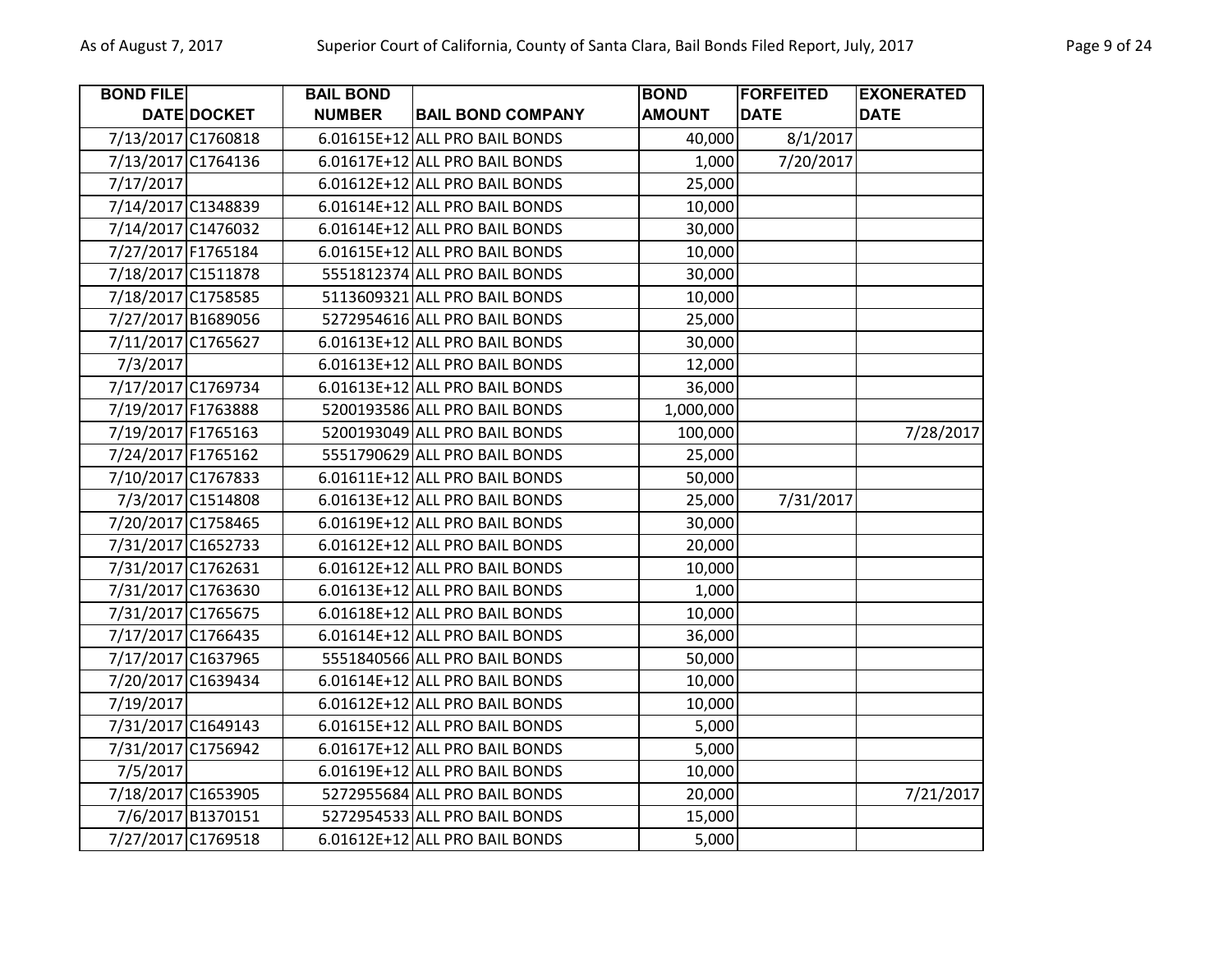| <b>BOND FILE</b>   |                    | <b>BAIL BOND</b> |                                | <b>BOND</b>   | <b>FORFEITED</b> | <b>EXONERATED</b> |
|--------------------|--------------------|------------------|--------------------------------|---------------|------------------|-------------------|
|                    | <b>DATE DOCKET</b> | <b>NUMBER</b>    | <b>BAIL BOND COMPANY</b>       | <b>AMOUNT</b> | <b>DATE</b>      | <b>DATE</b>       |
|                    | 7/31/2017 C1765454 |                  | 5113609334 ALL PRO BAIL BONDS  | 6,000         |                  |                   |
|                    | 7/24/2017 B1793067 |                  | 6.01616E+12 ALL PRO BAIL BONDS | 30,000        |                  |                   |
| 7/26/2017          |                    |                  | 6.01612E+12 ALL PRO BAIL BONDS | 15,000        |                  |                   |
| 7/18/2017 C1765363 |                    |                  | 6.01616E+12 ALL PRO BAIL BONDS | 20,000        |                  |                   |
| 7/12/2017          |                    |                  | 6.01615E+12 ALL PRO BAIL BONDS | 25,000        |                  |                   |
|                    | 7/12/2017 C1246494 |                  | 6.01614E+12 ALL PRO BAIL BONDS | 5,000         |                  |                   |
| 7/3/2017           |                    |                  | 6.01616E+12 ALL PRO BAIL BONDS | 6,000         |                  |                   |
|                    | 7/24/2017 B1581927 |                  | 6.01617E+12 ALL PRO BAIL BONDS | 10,000        |                  |                   |
| 7/18/2017 F1765459 |                    |                  | 6.01611E+12 ALL PRO BAIL BONDS | 20,000        |                  |                   |
|                    | 7/20/2017 C1763124 |                  | 6.01617E+12 ALL PRO BAIL BONDS | 5,000         |                  |                   |
| 7/5/2017           |                    |                  | 6.01613E+12 ALL PRO BAIL BONDS | 6,000         |                  |                   |
|                    | 7/5/2017 C1762411  |                  | 6.01618E+12 ALL PRO BAIL BONDS | 50,000        |                  |                   |
|                    | 7/17/2017 C1765563 |                  | 6.01619E+12 ALL PRO BAIL BONDS | 20,000        |                  |                   |
| 7/27/2017          |                    |                  | 6.01614E+12 ALL PRO BAIL BONDS | 5,000         |                  |                   |
|                    | 7/5/2017 F1763889  |                  | 4.00812E+12 ALL PRO BAIL BONDS | 50,000        |                  |                   |
| 7/5/2017           |                    |                  | 6.01616E+12 ALL PRO BAIL BONDS | 45,000        |                  |                   |
|                    | 7/26/2017 C1766364 |                  | 6.01615E+12 ALL PRO BAIL BONDS | 7,500         |                  |                   |
| 7/12/2017 C1650801 |                    |                  | 6.01613E+12 ALL PRO BAIL BONDS | 10,000        |                  |                   |
| 7/3/2017           |                    |                  | 6.01617E+12 ALL PRO BAIL BONDS | 15,000        |                  |                   |
|                    | 7/27/2017 C1767272 |                  | 6.01611E+12 ALL PRO BAIL BONDS | 6,000         |                  |                   |
| 7/24/2017 F1764124 |                    |                  | 6.01616E+12 ALL PRO BAIL BONDS | 25,000        |                  |                   |
| 7/31/2017          |                    |                  | 6.01612E+12 ALL PRO BAIL BONDS | 25,000        |                  |                   |
|                    | 7/25/2017 C1765369 |                  | 6.01612E+12 ALL PRO BAIL BONDS | 7,500         |                  |                   |
|                    | 7/3/2017 C1754797  |                  | 6.01617E+12 ALL PRO BAIL BONDS | 50,000        |                  |                   |
| 7/10/2017          |                    |                  | 6.01616E+12 ALL PRO BAIL BONDS | 28,000        |                  |                   |
|                    | 7/31/2017 B1792715 |                  | 6.01616E+12 ALL PRO BAIL BONDS | 10,000        |                  |                   |
|                    | 7/31/2017 C1769634 |                  | 6.01614E+12 ALL PRO BAIL BONDS | 2,000         |                  |                   |
| 7/21/2017          |                    |                  | 6.01613E+12 ALL PRO BAIL BONDS | 15,000        |                  |                   |
| 7/10/2017          |                    |                  | 6.01614E+12 ALL PRO BAIL BONDS | 25,000        |                  |                   |
|                    | 7/12/2017 F1763882 |                  | 5105663632 ALL PRO BAIL BONDS  | 100,000       |                  |                   |
| 7/12/2017 F1765361 |                    |                  | 5551812387 ALL PRO BAIL BONDS  | 50,000        |                  |                   |
| 7/18/2017 F1764980 |                    |                  | 6.01612E+12 ALL PRO BAIL BONDS | 25,000        |                  |                   |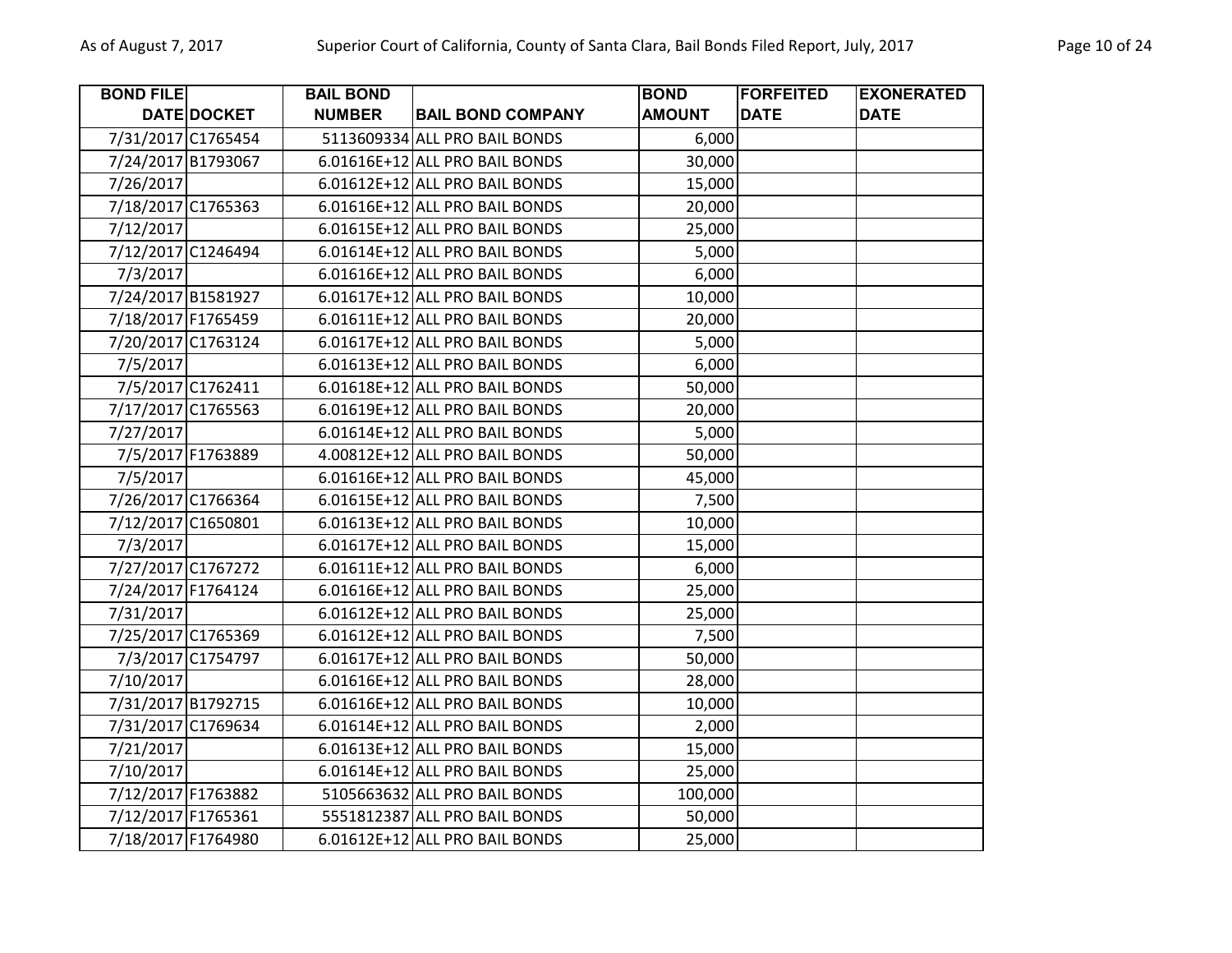| <b>BOND FILE</b>   |                    | <b>BAIL BOND</b> |                                | <b>BOND</b>   | <b>FORFEITED</b> | <b>EXONERATED</b> |
|--------------------|--------------------|------------------|--------------------------------|---------------|------------------|-------------------|
|                    | DATE DOCKET        | <b>NUMBER</b>    | <b>BAIL BOND COMPANY</b>       | <b>AMOUNT</b> | <b>DATE</b>      | <b>DATE</b>       |
| 7/18/2017          |                    |                  | 6.01613E+12 ALL PRO BAIL BONDS | 5,000         |                  |                   |
| 7/10/2017 C1764258 |                    |                  | 6.01613E+12 ALL PRO BAIL BONDS | 10,000        |                  |                   |
| 7/10/2017 C1766220 |                    |                  | 6.01612E+12 ALL PRO BAIL BONDS | 30,000        |                  |                   |
| 7/18/2017 F1765448 |                    |                  | 6.01612E+12 ALL PRO BAIL BONDS | 10,000        |                  |                   |
|                    | 7/18/2017 C1648974 |                  | 6.01617E+12 ALL PRO BAIL BONDS | 10,000        |                  |                   |
|                    | 7/12/2017 C1648419 |                  | 6.01613E+12 ALL PRO BAIL BONDS | 50,000        |                  |                   |
| 7/31/2017          |                    |                  | 6.01614E+12 ALL PRO BAIL BONDS | 40,000        |                  |                   |
| 7/25/2017 C1525024 |                    |                  | 6.00918E+12 ALL PRO BAIL BONDS | 10,000        |                  |                   |
| 7/25/2017          |                    |                  | 6.01619E+12 ALL PRO BAIL BONDS | 30,000        |                  |                   |
|                    | 7/25/2017 C1477076 |                  | 6.01615E+12 ALL PRO BAIL BONDS | 5,000         |                  |                   |
|                    | 7/25/2017 C1478285 |                  | 6.01618E+12 ALL PRO BAIL BONDS | 1,000         |                  |                   |
|                    | 7/25/2017 C1483412 |                  | 6.01614E+12 ALL PRO BAIL BONDS | 10,000        |                  |                   |
|                    | 7/5/2017 C1764159  |                  | 6.01616E+12 ALL PRO BAIL BONDS | 45,000        |                  |                   |
|                    | 7/7/2017 B1792427  |                  | 6.01618E+12 ALL PRO BAIL BONDS | 10,000        |                  | 7/7/2017          |
| 7/27/2017          |                    |                  | 6.01612E+12 ALL PRO BAIL BONDS | 40,000        |                  |                   |
|                    | 7/19/2017 C1763043 |                  | 6.01614E+12 ALL PRO BAIL BONDS | 30,000        | 7/19/2017        |                   |
| 7/25/2017          |                    |                  | 6.01614E+12 ALL PRO BAIL BONDS | 25,000        |                  |                   |
|                    | 7/3/2017 F1660278  |                  | 5113609392 ALL PRO BAIL BONDS  | 10,000        |                  |                   |
|                    | 7/14/2017 C1644369 |                  | 6.01619E+12 ALL PRO BAIL BONDS | 40,000        |                  |                   |
| 7/10/2017          |                    |                  | 6.01618E+12 ALL PRO BAIL BONDS | 16,000        |                  |                   |
| 7/27/2017          |                    |                  | 6.01614E+12 ALL PRO BAIL BONDS | 25,000        |                  |                   |
| 7/17/2017 C1761136 |                    |                  | 6.01617E+12 ALL PRO BAIL BONDS | 5,000         |                  |                   |
|                    | 7/25/2017 C1766723 |                  | 6.01611E+12 ALL PRO BAIL BONDS | 5,000         |                  |                   |
|                    | 7/12/2017 C1765487 |                  | 6.01615E+12 ALL PRO BAIL BONDS | 40,000        |                  |                   |
|                    | 7/11/2017 B1792934 |                  | 6.01613E+12 ALL PRO BAIL BONDS | 42,000        |                  |                   |
| 7/25/2017 C1401301 |                    |                  | 6.01012E+12 ALL PRO BAIL BONDS | 20,000        |                  |                   |
| 7/13/2017 C1641289 |                    |                  | 5272980325 ALL PRO BAIL BONDS  | 20,000        |                  | 7/14/2017         |
|                    | 7/7/2017 C1473939  |                  | 5272980341 ALL PRO BAIL BONDS  | 25,000        |                  |                   |
| 7/3/2017           |                    |                  | 6.01616E+12 ALL PRO BAIL BONDS | 15,000        |                  |                   |
| 7/31/2017          |                    |                  | 6.01613E+12 ALL PRO BAIL BONDS | 70,000        |                  |                   |
| 7/11/2017          |                    |                  | 6.01617E+12 ALL PRO BAIL BONDS | 115,000       |                  |                   |
| 7/19/2017 B1685462 |                    |                  | 6.01014E+12 ALL PRO BAIL BONDS | 10,000        |                  |                   |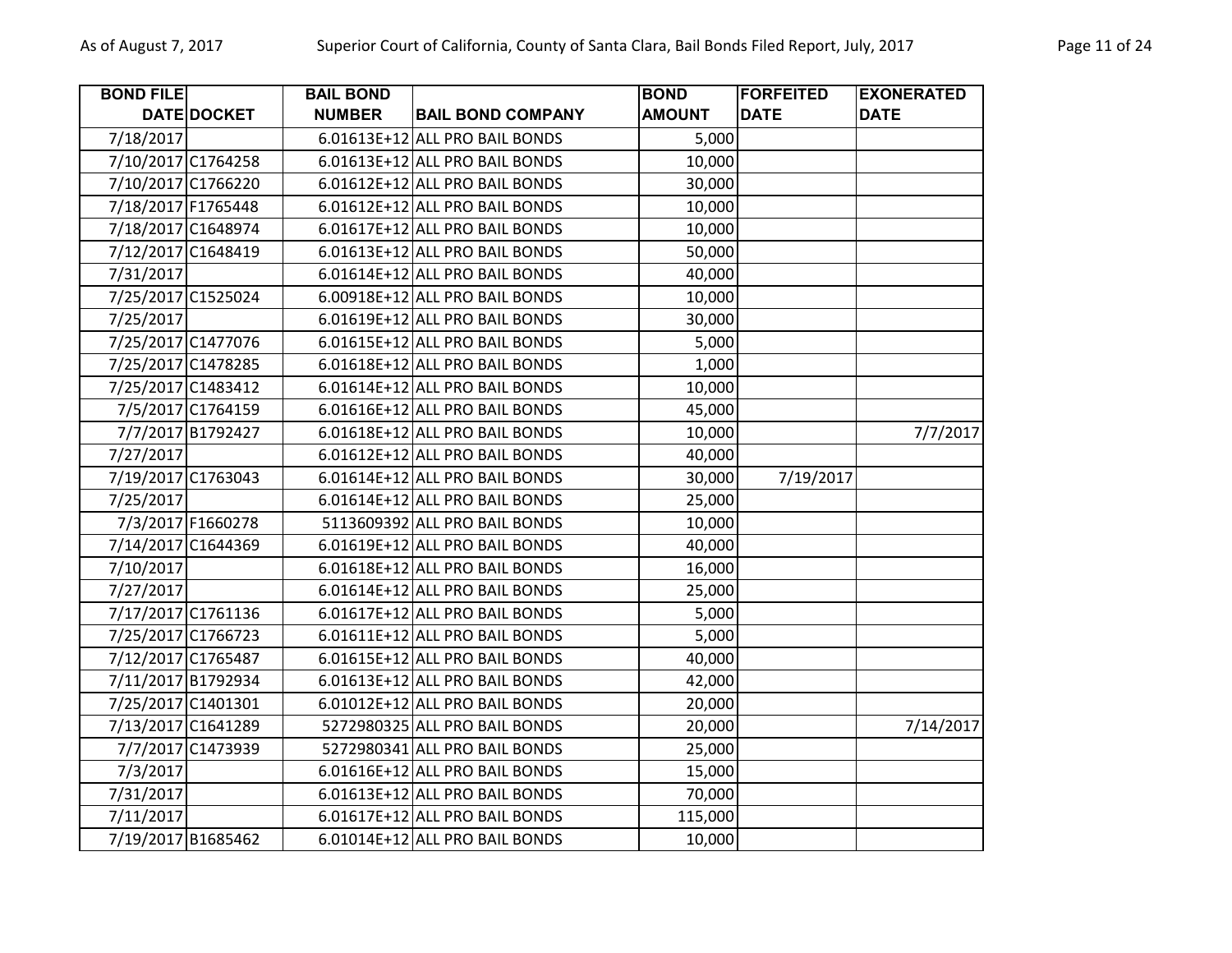| <b>BOND FILE</b>   |                    | <b>BAIL BOND</b> |                                      | <b>BOND</b>   | <b>FORFEITED</b> | <b>EXONERATED</b> |
|--------------------|--------------------|------------------|--------------------------------------|---------------|------------------|-------------------|
|                    | DATE DOCKET        | <b>NUMBER</b>    | <b>BAIL BOND COMPANY</b>             | <b>AMOUNT</b> | <b>DATE</b>      | <b>DATE</b>       |
|                    | 7/20/2017 C1764667 |                  | 5551791824 ALL PRO BAIL BONDS        | 50,000        |                  |                   |
| 7/5/2017           |                    |                  | 6.01613E+12 ALL PRO BAIL BONDS       | 25,000        |                  |                   |
|                    | 7/13/2017 C1768049 |                  | 6.01615E+12 ALL PRO BAIL BONDS       | 25,000        |                  |                   |
| 7/5/2017           |                    |                  | 6.01616E+12 ALL PRO BAIL BONDS       | 5,000         |                  |                   |
| 7/31/2017          |                    |                  | 6.01614E+12 ALL PRO BAIL BONDS       | 36,000        |                  |                   |
|                    | 7/25/2017 C1764653 | IS50K129153      | <b>AMIGO BAIL BONDS</b>              | 5,000         |                  |                   |
| 7/31/2017          |                    | IS50K129853      | <b>AMIGO BAIL BONDS</b>              | 20,000        |                  |                   |
| 7/3/2017           |                    | IS30K209620      | <b>AMIGO BAIL BONDS</b>              | 20,000        |                  |                   |
|                    | 7/26/2017 C1767149 |                  | 5105704636 ANGEL LOPEZ BAIL BONDS    | 70,000        |                  |                   |
|                    | 7/20/2017 C1766997 |                  | 5273006381 ANGEL LOPEZ BAIL BONDS    | 25,000        |                  |                   |
| 7/31/2017          |                    |                  | 5273006394 ANGEL LOPEZ BAIL BONDS    | 20,000        |                  |                   |
| 7/17/2017          |                    |                  | 5272996449 ANGEL LOPEZ BAIL BONDS    | 25,000        |                  |                   |
|                    | 7/11/2017 C1653730 |                  | 5272996452 ANGEL LOPEZ BAIL BONDS    | 15,000        |                  |                   |
| 7/17/2017          |                    |                  | 5113599705 ANGEL LOPEZ BAIL BONDS    | 10,000        |                  |                   |
|                    | 7/12/2017 C1766634 |                  | 5105700443 ANGEL LOPEZ BAIL BONDS    | 47,000        |                  |                   |
| 7/19/2017          |                    |                  | 5551680946 ANGEL LOPEZ BAIL BONDS    | 55,000        |                  |                   |
| 7/3/2017           |                    |                  | 5551740567 ANGEL LOPEZ BAIL BONDS    | 40,000        |                  |                   |
| 7/26/2017          |                    |                  | 5105707356 ANGEL LOPEZ BAIL BONDS    | 61,000        |                  |                   |
|                    | 7/11/2017 C1763249 |                  | 5113564965 ANTHONY BENONIO BAIL BOND | 10,000        |                  |                   |
|                    | 7/6/2017 C1766274  | T5050630912      | <b>BAD BOYS BAIL BONDS</b>           | 50,000        |                  |                   |
|                    | 7/6/2017 C1768502  | T1050626556      | <b>BAD BOYS BAIL BONDS</b>           | 7,000         |                  |                   |
|                    | 7/14/2017 C1483788 | T1050627745      | <b>BAD BOYS BAIL BONDS</b>           | 8,000         |                  | 7/14/2017         |
| 7/10/2017          |                    | T550609700       | <b>BAD BOYS BAIL BONDS</b>           | 5,000         |                  |                   |
| 7/3/2017           |                    | T2550630893      | <b>BAD BOYS BAIL BONDS</b>           | 25,000        |                  |                   |
| 7/17/2017          |                    | T2550625898      | <b>BAD BOYS BAIL BONDS</b>           | 25,000        |                  |                   |
| 7/12/2017          |                    | T5050626568      | <b>BAD BOYS BAIL BONDS</b>           | 40,000        |                  |                   |
|                    | 7/31/2017 C1766707 | T1050627747      | <b>BAD BOYS BAIL BONDS</b>           | 10,000        |                  |                   |
| 7/17/2017          |                    | T2550625881      | <b>BAD BOYS BAIL BONDS</b>           | 25,000        |                  |                   |
|                    | 7/21/2017 C1766918 | T550632686       | <b>BAD BOYS BAIL BONDS</b>           | 5,000         |                  |                   |
| 7/24/2017          |                    | T2550627757      | <b>BAD BOYS BAIL BONDS</b>           | 10,000        |                  |                   |
| 7/21/2017 FF408567 |                    | T1050627738      | <b>BAD BOYS BAIL BONDS</b>           | 7,500         |                  |                   |
|                    | 7/14/2017 B1790926 | T2550624889      | <b>BAD BOYS BAIL BONDS</b>           | 20,000        |                  |                   |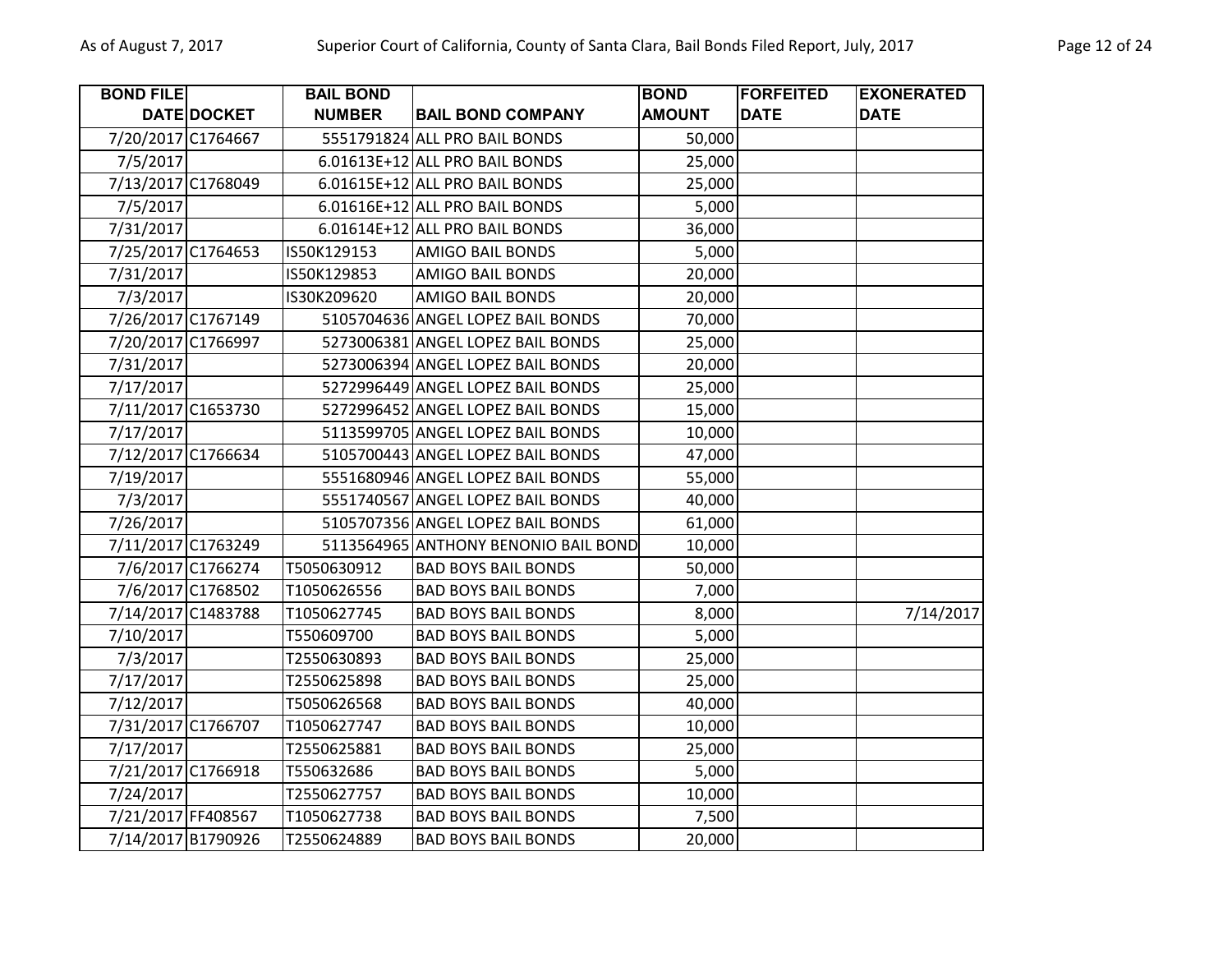| <b>BOND FILE</b>   |                    | <b>BAIL BOND</b> |                            | <b>BOND</b>   | <b>FORFEITED</b> | <b>EXONERATED</b> |
|--------------------|--------------------|------------------|----------------------------|---------------|------------------|-------------------|
|                    | DATE DOCKET        | <b>NUMBER</b>    | <b>BAIL BOND COMPANY</b>   | <b>AMOUNT</b> | <b>DATE</b>      | <b>DATE</b>       |
| 7/6/2017           |                    | T5050613934      | <b>BAD BOYS BAIL BONDS</b> | 25,000        |                  |                   |
| 7/24/2017          |                    | T1050627746      | <b>BAD BOYS BAIL BONDS</b> | 10,000        |                  |                   |
| 7/17/2017 C1766711 |                    | T1050631442      | <b>BAD BOYS BAIL BONDS</b> | 10,000        |                  |                   |
| 7/20/2017          |                    | T1050627736      | <b>BAD BOYS BAIL BONDS</b> | 10,000        |                  |                   |
|                    | 7/5/2017 C1764338  | T550626435       | <b>BAD BOYS BAIL BONDS</b> | 5,000         |                  |                   |
|                    | 7/12/2017 C1763827 | T1050627742      | <b>BAD BOYS BAIL BONDS</b> | 10,000        |                  |                   |
| 7/3/2017           |                    | T1050626558      | <b>BAD BOYS BAIL BONDS</b> | 10,000        |                  |                   |
|                    | 7/18/2017 C1768324 | T10050631468     | <b>BAD BOYS BAIL BONDS</b> | 100,000       |                  |                   |
|                    | 7/19/2017 C1644938 | T25050620766     | <b>BAD BOYS BAIL BONDS</b> | 200,000       |                  |                   |
|                    | 7/19/2017 C1768324 | T10050631467     | <b>BAD BOYS BAIL BONDS</b> | 100,000       |                  |                   |
|                    | 7/25/2017 C1768324 | T10050632725     | <b>BAD BOYS BAIL BONDS</b> | 100,000       |                  |                   |
| 7/26/2017          |                    | T550633024       | <b>BAD BOYS BAIL BONDS</b> | 5,000         |                  |                   |
|                    | 7/10/2017 C1642892 | T1050631440      | <b>BAD BOYS BAIL BONDS</b> | 6,000         |                  |                   |
|                    | 7/10/2017 C1765415 | T2550606169      | <b>BAD BOYS BAIL BONDS</b> | 20,000        |                  |                   |
|                    | 7/13/2017 B1791808 | T1050625873      | <b>BAD BOYS BAIL BONDS</b> | 10,000        |                  |                   |
|                    | 7/17/2017 C1758038 | T1050601392      | <b>BAD BOYS BAIL BONDS</b> | 10,000        |                  |                   |
| 7/17/2017          |                    | T2550625901      | <b>BAD BOYS BAIL BONDS</b> | 20,000        |                  |                   |
| 7/26/2017          |                    | T2550626452      | <b>BAD BOYS BAIL BONDS</b> | 25,000        |                  |                   |
| 7/31/2017          |                    | T2550631448      | <b>BAD BOYS BAIL BONDS</b> | 20,000        |                  |                   |
| 7/17/2017          |                    | T2550625902      | <b>BAD BOYS BAIL BONDS</b> | 10,000        |                  |                   |
|                    | 7/10/2017 C1633726 | T550621397       | <b>BAD BOYS BAIL BONDS</b> | 5,000         |                  |                   |
|                    | 7/10/2017 C1640802 | T550617223       | <b>BAD BOYS BAIL BONDS</b> | 5,000         |                  |                   |
|                    | 7/10/2017 C1754865 | T2550630895      | <b>BAD BOYS BAIL BONDS</b> | 4,000         |                  |                   |
| 7/27/2017 F1764412 |                    | T2550625904      | <b>BAD BOYS BAIL BONDS</b> | 25,000        |                  |                   |
| 7/3/2017           |                    | T2550630894      | <b>BAD BOYS BAIL BONDS</b> | 25,000        |                  |                   |
|                    | 7/11/2017 C1767236 | T1050622522      | <b>BAD BOYS BAIL BONDS</b> | 10,000        |                  |                   |
| 7/17/2017          |                    | T5050618521      | <b>BAD BOYS BAIL BONDS</b> | 25,000        |                  |                   |
| 7/6/2017           |                    | T1050626555      | <b>BAD BOYS BAIL BONDS</b> | 10,000        |                  |                   |
|                    | 7/24/2017 C1761347 | T5050630913      | <b>BAD BOYS BAIL BONDS</b> | 50,000        |                  |                   |
| 7/24/2017          |                    | T5050626467      | <b>BAD BOYS BAIL BONDS</b> | 30,000        |                  |                   |
|                    | 7/17/2017 C1768444 | T50150631463     | <b>BAD BOYS BAIL BONDS</b> | 30,000        |                  |                   |
|                    | 7/18/2017 B1792968 | T5050616269      | <b>BAD BOYS BAIL BONDS</b> | 40,000        |                  |                   |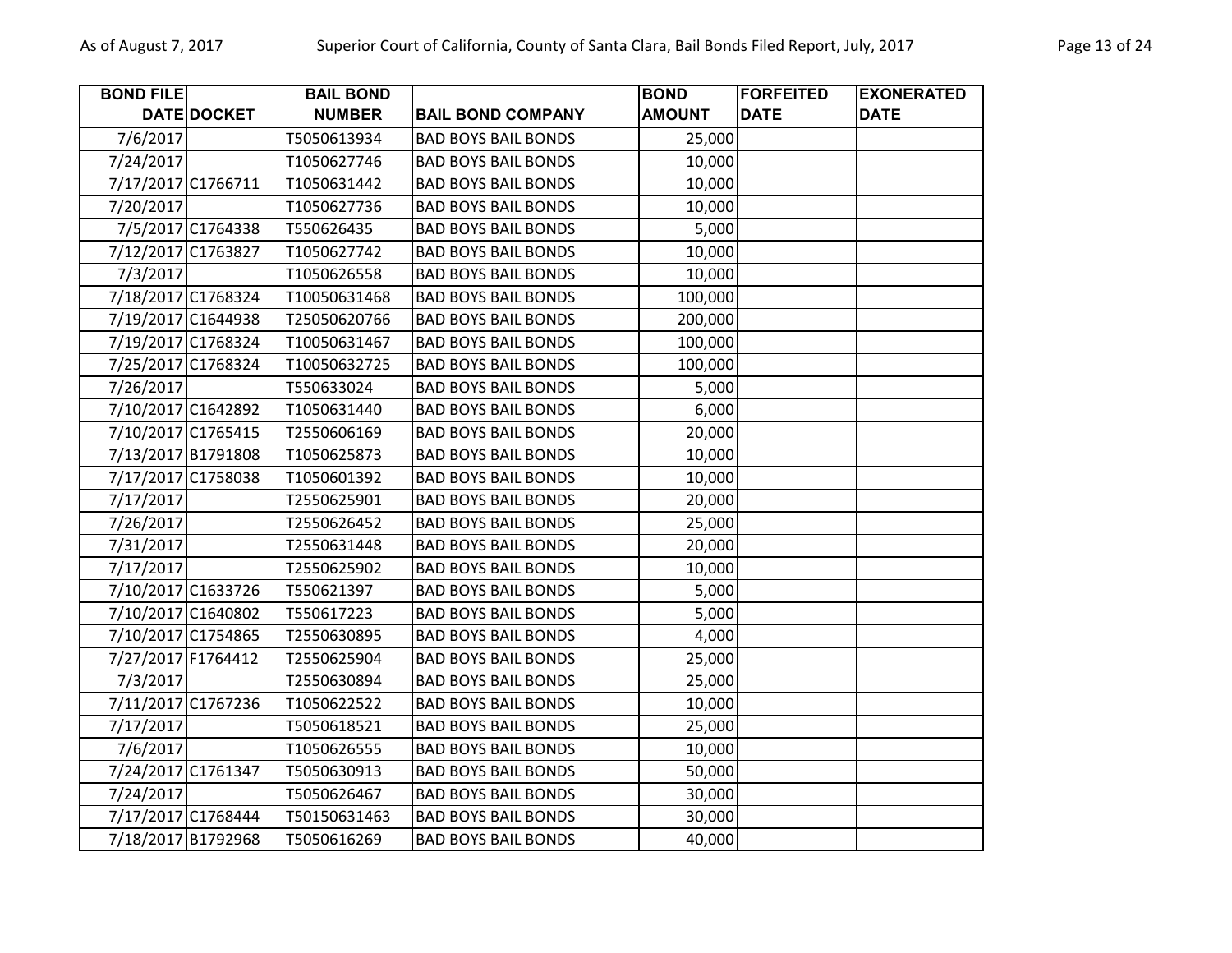| <b>BOND FILE</b>   |                    | <b>BAIL BOND</b> |                            | <b>BOND</b>   | <b>FORFEITED</b> | <b>EXONERATED</b> |
|--------------------|--------------------|------------------|----------------------------|---------------|------------------|-------------------|
|                    | DATE DOCKET        | <b>NUMBER</b>    | <b>BAIL BOND COMPANY</b>   | <b>AMOUNT</b> | <b>DATE</b>      | <b>DATE</b>       |
| 7/25/2017 C1769015 |                    | T5050625926      | <b>BAD BOYS BAIL BONDS</b> | 31,000        |                  |                   |
|                    | 7/7/2017 C1766270  | T2550626453      | <b>BAD BOYS BAIL BONDS</b> | 20,000        |                  |                   |
| 7/18/2017 C1754784 |                    | T550627732       | <b>BAD BOYS BAIL BONDS</b> | 5,000         |                  |                   |
| 7/11/2017 C1523201 |                    | T1050625867      | <b>BAD BOYS BAIL BONDS</b> | 10,000        |                  |                   |
|                    | 7/27/2017 C1651996 | T10050614295     | <b>BAD BOYS BAIL BONDS</b> | 100,000       |                  |                   |
| 7/10/2017          |                    | T2550631449      | <b>BAD BOYS BAIL BONDS</b> | 21,000        |                  |                   |
| 7/25/2017 F1765106 |                    | T2550627758      | <b>BAD BOYS BAIL BONDS</b> | 25,000        |                  |                   |
| 7/6/2017           |                    | T550627556       | <b>BAD BOYS BAIL BONDS</b> | 5,000         |                  |                   |
| 7/6/2017           |                    | T1050625877      | <b>BAD BOYS BAIL BONDS</b> | 10,000        |                  |                   |
|                    | 7/14/2017 B1792266 | T1050627744      | <b>BAD BOYS BAIL BONDS</b> | 10,000        |                  |                   |
| 7/17/2017          |                    | T2550625897      | <b>BAD BOYS BAIL BONDS</b> | 25,000        |                  |                   |
| 7/13/2017          |                    | T2550631453      | <b>BAD BOYS BAIL BONDS</b> | 25,000        |                  |                   |
| 7/24/2017 C1765204 |                    | T20050606667     | <b>BAD BOYS BAIL BONDS</b> | 150,000       |                  |                   |
| 7/20/2017 C1768324 |                    | T10050625942     | <b>BAD BOYS BAIL BONDS</b> | 100,000       |                  |                   |
|                    | 7/3/2017 C1758212  | T550630876       | <b>BAD BOYS BAIL BONDS</b> | 5,000         |                  |                   |
|                    | 7/3/2017 C1765147  | T1050630885      | <b>BAD BOYS BAIL BONDS</b> | 10,000        | 7/6/2017         |                   |
|                    | 7/18/2017 B1793000 | T1050627739      | <b>BAD BOYS BAIL BONDS</b> | 10,000        |                  |                   |
| 7/27/2017          |                    | T5050625925      | <b>BAD BOYS BAIL BONDS</b> | 25,000        |                  |                   |
| 7/31/2017          |                    | T1050633757      | <b>BAD BOYS BAIL BONDS</b> | 10,000        |                  |                   |
| 7/17/2017          |                    | T2550631452      | <b>BAD BOYS BAIL BONDS</b> | 25,000        |                  |                   |
|                    | 7/6/2017 C1764047  | T550626552       | <b>BAD BOYS BAIL BONDS</b> | 5,000         |                  |                   |
|                    | 7/6/2017 C1764047  | T550626551       | <b>BAD BOYS BAIL BONDS</b> | 5,000         |                  |                   |
|                    | 7/6/2017 C1763976  | T550630874       | <b>BAD BOYS BAIL BONDS</b> | 5,000         |                  |                   |
|                    | 7/6/2017 C1762255  | T550627735       | <b>BAD BOYS BAIL BONDS</b> | 5,000         |                  |                   |
|                    | 7/26/2017 C1762408 | T5050627245      | <b>BAD BOYS BAIL BONDS</b> | 50,000        |                  |                   |
| 7/26/2017 C1766038 |                    | T550633027       | <b>BAD BOYS BAIL BONDS</b> | 1,000         |                  |                   |
|                    | 7/11/2017 C1765192 | T550617222       | <b>BAD BOYS BAIL BONDS</b> | 5,000         |                  |                   |
| 7/19/2017 B1792455 |                    | T2550625844      | <b>BAD BOYS BAIL BONDS</b> | 5,000         |                  |                   |
| 7/25/2017 C1527452 |                    | T550599125       | <b>BAD BOYS BAIL BONDS</b> | 5,000         |                  |                   |
| 7/14/2017          |                    | T550627734       | <b>BAD BOYS BAIL BONDS</b> | 5,000         |                  |                   |
| 7/6/2017           |                    | T2550627243      | <b>BAD BOYS BAIL BONDS</b> | 15,000        |                  |                   |
| 7/11/2017 C1765673 |                    | T550627220       | <b>BAD BOYS BAIL BONDS</b> | 5,000         |                  |                   |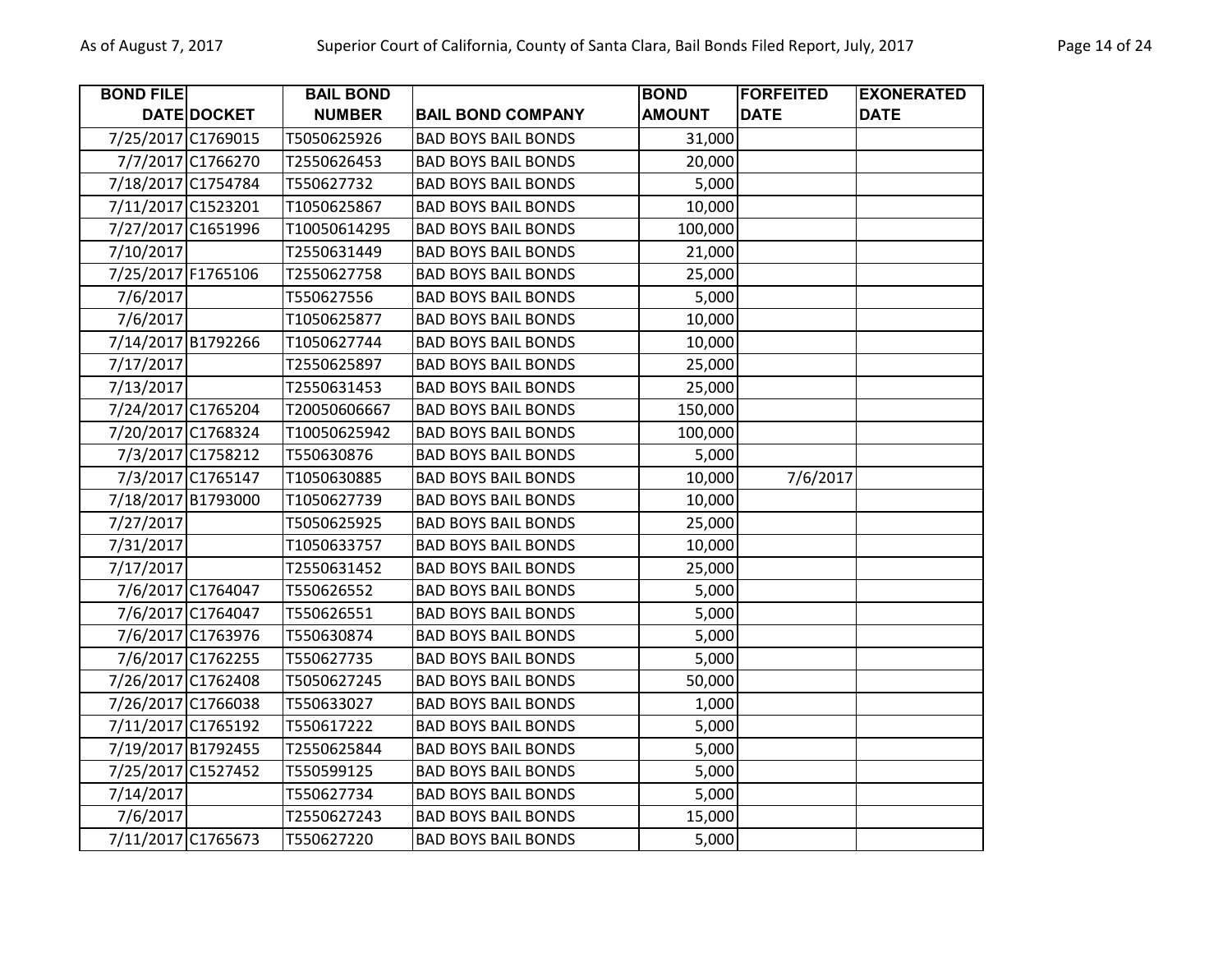| <b>BOND FILE</b>   |                    | <b>BAIL BOND</b> |                                | <b>BOND</b>   | <b>FORFEITED</b> | <b>EXONERATED</b> |
|--------------------|--------------------|------------------|--------------------------------|---------------|------------------|-------------------|
|                    | DATE DOCKET        | <b>NUMBER</b>    | <b>BAIL BOND COMPANY</b>       | <b>AMOUNT</b> | <b>DATE</b>      | <b>DATE</b>       |
|                    | 7/6/2017 C1197441  | T5050627246      | <b>BAD BOYS BAIL BONDS</b>     | 25,000        |                  |                   |
| 7/26/2017          |                    | T1050627737      | <b>BAD BOYS BAIL BONDS</b>     | 10,000        |                  |                   |
|                    | 7/18/2017 C1766714 | T550632176       | <b>BAD BOYS BAIL BONDS</b>     | 5,000         |                  |                   |
| 7/6/2017           |                    | T2550630896      | <b>BAD BOYS BAIL BONDS</b>     | 25,000        |                  |                   |
|                    | 7/10/2017 B1791505 | T1050627748      | <b>BAD BOYS BAIL BONDS</b>     | 10,000        |                  |                   |
|                    | 7/7/2017 C1759343  | T550624906       | <b>BAD BOYS BAIL BONDS</b>     | 5,000         |                  |                   |
| 7/31/2017          |                    | T550632052       | <b>BAD BOYS BAIL BONDS</b>     | 5,000         |                  |                   |
|                    | 7/31/2017 C1769632 | T20050633803     | <b>BAD BOYS BAIL BONDS</b>     | 111,000       |                  |                   |
|                    | 7/6/2017 C1764693  | T550630875       | <b>BAD BOYS BAIL BONDS</b>     | 5,000         |                  |                   |
|                    | 7/31/2017 B1790916 | T1050633759      | <b>BAD BOYS BAIL BONDS</b>     | 10,000        |                  |                   |
|                    | 7/31/2017 B1791970 | T550632687       | <b>BAD BOYS BAIL BONDS</b>     | 5,000         |                  |                   |
| 7/26/2017          |                    | T10050627260     | <b>BAD BOYS BAIL BONDS</b>     | 61,000        |                  |                   |
| 7/31/2017          |                    | T2550625903      | <b>BAD BOYS BAIL BONDS</b>     | 25,000        |                  |                   |
| 7/10/2017          |                    | T10050621462     | <b>BAD BOYS BAIL BONDS</b>     | 100,000       |                  |                   |
| 7/17/2017          |                    | T2550625900      | <b>BAD BOYS BAIL BONDS</b>     | 21,000        |                  |                   |
|                    | 7/20/2017 C1765776 | T550632051       | <b>BAD BOYS BAIL BONDS</b>     | 5,000         |                  |                   |
|                    | 7/25/2017 C1629916 | T550633026       | <b>BAD BOYS BAIL BONDS</b>     | 5,000         |                  |                   |
|                    | 7/31/2017 C1512989 | T1050632177      | <b>BAD BOYS BAIL BONDS</b>     | 10,000        |                  |                   |
|                    | 7/14/2017 C1759408 | T1050627743      | <b>BAD BOYS BAIL BONDS</b>     | 10,000        |                  |                   |
| 7/3/2017           |                    | T1050626557      | <b>BAD BOYS BAIL BONDS</b>     | 10,000        |                  |                   |
|                    | 7/7/2017 B1792875  | T5050616270      | <b>BAD BOYS BAIL BONDS</b>     | 50,000        |                  |                   |
| 7/5/2017           |                    | T1050630886      | <b>BAD BOYS BAIL BONDS</b>     | 5,000         |                  |                   |
|                    | 7/5/2017 C1644951  | T550624907       | <b>BAD BOYS BAIL BONDS</b>     | 5,000         |                  |                   |
| 7/10/2017          |                    | T1050631439      | <b>BAD BOYS BAIL BONDS</b>     | 10,000        |                  |                   |
|                    | 7/18/2017 C1765547 | T1050627740      | <b>BAD BOYS BAIL BONDS</b>     | 10,000        |                  |                   |
| 7/11/2017          |                    | T7550624934      | <b>BAD BOYS BAIL BONDS</b>     | 53,000        |                  |                   |
|                    | 7/11/2017 C1766464 | T1050625875      | <b>BAD BOYS BAIL BONDS</b>     | 10,000        |                  |                   |
|                    | 7/24/2017 B1793072 | AS15492107       | <b>BAIL HOTLINE BAIL BONDS</b> | 10,000        |                  |                   |
| 7/24/2017 F1765012 |                    | AS51181464       | <b>BAIL HOTLINE BAIL BONDS</b> | 5,000         |                  |                   |
|                    | 7/3/2017 F1658804  | AS15489204       | <b>BAIL HOTLINE BAIL BONDS</b> | 10,000        |                  | 7/3/2017          |
|                    | 7/31/2017 C1652951 | AS25274037       | <b>BAIL HOTLINE BAIL BONDS</b> | 25,000        |                  |                   |
| 7/3/2017           |                    | AS15489205       | <b>BAIL HOTLINE BAIL BONDS</b> | 10,000        |                  |                   |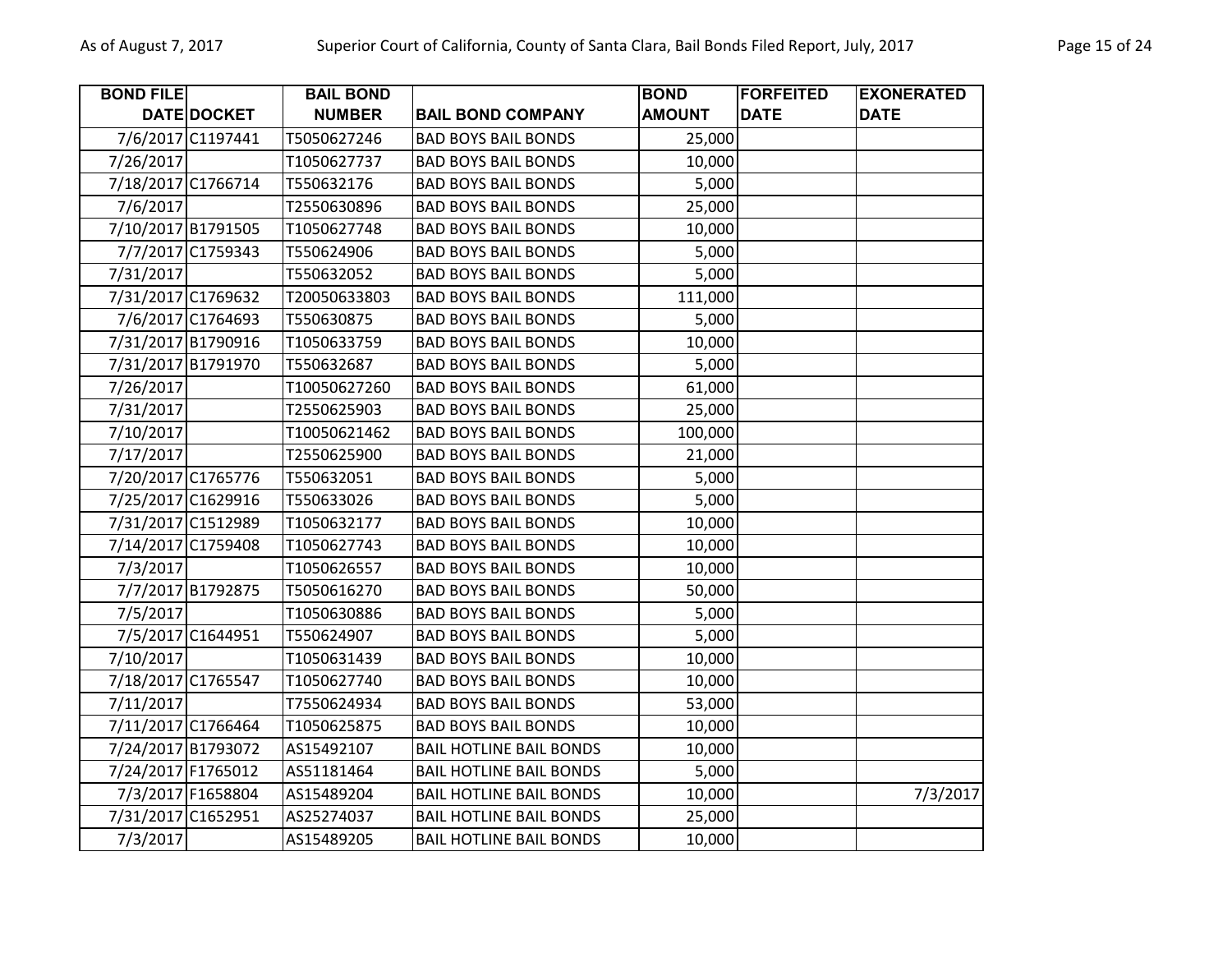| <b>BOND FILE</b>   |                    | <b>BAIL BOND</b> |                                | <b>BOND</b>   | <b>FORFEITED</b> | <b>EXONERATED</b> |
|--------------------|--------------------|------------------|--------------------------------|---------------|------------------|-------------------|
|                    | DATE DOCKET        | <b>NUMBER</b>    | <b>BAIL BOND COMPANY</b>       | <b>AMOUNT</b> | <b>DATE</b>      | <b>DATE</b>       |
|                    | 7/25/2017 C1758081 | AS15492063       | <b>BAIL HOTLINE BAIL BONDS</b> | 10,000        |                  |                   |
|                    | 7/26/2017 C1652745 | AS15492294       | <b>BAIL HOTLINE BAIL BONDS</b> | 6,000         |                  |                   |
| 7/26/2017 F1765216 |                    | AS15492295       | <b>BAIL HOTLINE BAIL BONDS</b> | 10,000        |                  |                   |
|                    | 7/10/2017 B1792922 | AS50202744       | <b>BAIL HOTLINE BAIL BONDS</b> | 50,000        | 7/14/2017        |                   |
|                    | 7/18/2017 C1766914 | AS15492100       | <b>BAIL HOTLINE BAIL BONDS</b> | 10,000        |                  |                   |
|                    | 7/31/2017 C1768335 | AS25274039       | <b>BAIL HOTLINE BAIL BONDS</b> | 25,000        |                  |                   |
|                    | 7/31/2017 C1769250 | AS25274038       | <b>BAIL HOTLINE BAIL BONDS</b> | 20,000        |                  |                   |
| 7/24/2017          |                    | AS250100984      | <b>BAIL HOTLINE BAIL BONDS</b> | 146,000       |                  |                   |
| 7/6/2017           |                    | AS25272903       | <b>BAIL HOTLINE BAIL BONDS</b> | 20,000        |                  |                   |
| 7/3/2017           |                    | AS100146277      | <b>BAIL HOTLINE BAIL BONDS</b> | 76,000        |                  |                   |
|                    | 7/26/2017 C1766039 | AS100147033      | <b>BAIL HOTLINE BAIL BONDS</b> | 70,000        |                  |                   |
|                    | 7/21/2017 C1755131 | AS50203801       | <b>BAIL HOTLINE BAIL BONDS</b> | 35,000        | 7/21/2017        |                   |
|                    | 7/21/2017 C1768923 | AS51181463       | <b>BAIL HOTLINE BAIL BONDS</b> | 1,000         | 7/21/2017        |                   |
| 7/13/2017          |                    | AS15491044       | <b>BAIL HOTLINE BAIL BONDS</b> | 10,000        |                  |                   |
|                    | 7/19/2017 C1767524 | AS100146466      | <b>BAIL HOTLINE BAIL BONDS</b> | 96,000        |                  |                   |
| 7/6/2017           |                    | AS15489970       | <b>BAIL HOTLINE BAIL BONDS</b> | 12,000        |                  |                   |
| 7/5/2017           |                    | AS50202741       | <b>BAIL HOTLINE BAIL BONDS</b> | 40,000        |                  |                   |
|                    | 7/3/2017 C1765931  | AS25272901       | <b>BAIL HOTLINE BAIL BONDS</b> | 20,000        |                  |                   |
|                    | 7/21/2017 C1765009 | AS50203795       | <b>BAIL HOTLINE BAIL BONDS</b> | 45,000        |                  |                   |
|                    | 7/25/2017 C1756674 | AS50203708       | <b>BAIL HOTLINE BAIL BONDS</b> | 50,000        |                  |                   |
| 7/11/2017          |                    | AS50202742       | <b>BAIL HOTLINE BAIL BONDS</b> | 35,000        |                  |                   |
| 7/31/2017 F1659370 |                    | AS50203794       | <b>BAIL HOTLINE BAIL BONDS</b> | 50,000        | 8/4/2017         |                   |
| 7/31/2017 F1661414 |                    | AS50203803       | <b>BAIL HOTLINE BAIL BONDS</b> | 50,000        | 8/4/2017         |                   |
|                    | 7/10/2017 C1767081 | AS100146278      | <b>BAIL HOTLINE BAIL BONDS</b> | 72,000        |                  |                   |
|                    | 7/17/2017 C1766556 | AS100146464      | <b>BAIL HOTLINE BAIL BONDS</b> | 70,000        |                  |                   |
| 7/17/2017          |                    | AS25273442       | <b>BAIL HOTLINE BAIL BONDS</b> | 20,000        |                  |                   |
| 7/24/2017          |                    | AS25274033       | <b>BAIL HOTLINE BAIL BONDS</b> | 25,000        |                  |                   |
|                    | 7/24/2017 C1763980 | AS25274034       | <b>BAIL HOTLINE BAIL BONDS</b> | 25,000        |                  |                   |
|                    | 7/7/2017 B1790121  | AS51178889       | <b>BAIL HOTLINE BAIL BONDS</b> | 4,000         |                  |                   |
|                    | 7/7/2017 C1653877  | AS51178888       | <b>BAIL HOTLINE BAIL BONDS</b> | 5,000         |                  |                   |
|                    | 7/7/2017 C1759433  | AS51178887       | <b>BAIL HOTLINE BAIL BONDS</b> | 5,000         |                  |                   |
|                    | 7/10/2017 B1792920 | AS50202746       | <b>BAIL HOTLINE BAIL BONDS</b> | 50,000        | 7/14/2017        |                   |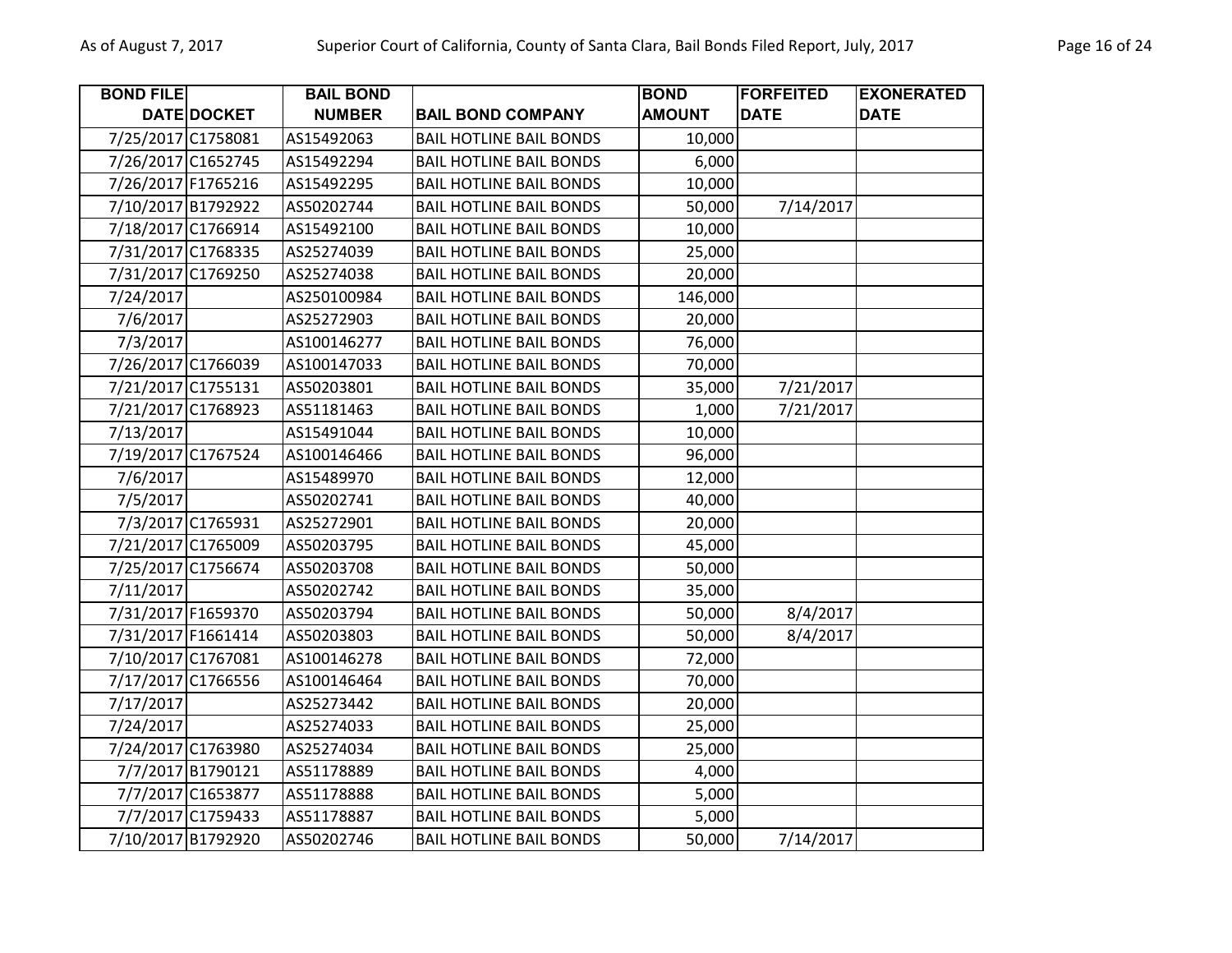| <b>BOND FILE</b>   |                    | <b>BAIL BOND</b> |                                | <b>BOND</b>   | <b>FORFEITED</b> | <b>EXONERATED</b> |
|--------------------|--------------------|------------------|--------------------------------|---------------|------------------|-------------------|
|                    | DATE DOCKET        | <b>NUMBER</b>    | <b>BAIL BOND COMPANY</b>       | <b>AMOUNT</b> | <b>DATE</b>      | <b>DATE</b>       |
|                    | 7/18/2017 C1764035 | AS100146465      | <b>BAIL HOTLINE BAIL BONDS</b> | 70,000        |                  | 7/24/2017         |
| 7/10/2017          |                    | AS25273339       | <b>BAIL HOTLINE BAIL BONDS</b> | 20,000        |                  |                   |
|                    | 7/3/2017 C1767695  | AS51175620       | <b>BAIL HOTLINE BAIL BONDS</b> | 2,000         | 7/3/2017         |                   |
|                    | 7/14/2017 C1764643 | AS25273343       | <b>BAIL HOTLINE BAIL BONDS</b> | 25,000        |                  |                   |
|                    | 7/18/2017 C1765556 | AS51181462       | <b>BAIL HOTLINE BAIL BONDS</b> | 5,000         |                  |                   |
| 7/24/2017          |                    | AS15492105       | <b>BAIL HOTLINE BAIL BONDS</b> | 15,000        |                  |                   |
|                    | 7/3/2017 C1766669  | AS51175621       | <b>BAIL HOTLINE BAIL BONDS</b> | 5,000         |                  |                   |
|                    | 7/14/2017 C1522619 | AS15492036       | <b>BAIL HOTLINE BAIL BONDS</b> | 10,000        |                  |                   |
|                    | 7/14/2017 C1633860 | AS50203713       | <b>BAIL HOTLINE BAIL BONDS</b> | 35,000        | 7/18/2017        |                   |
|                    | 7/31/2017 C1633860 | AS50204381       | <b>BAIL HOTLINE BAIL BONDS</b> | 35,000        |                  |                   |
|                    | 7/14/2017 C1767835 | AS51178890       | <b>BAIL HOTLINE BAIL BONDS</b> | 2,000         |                  |                   |
|                    | 7/31/2017 C1767835 | AS51181466       | <b>BAIL HOTLINE BAIL BONDS</b> | 2,000         |                  |                   |
| 7/17/2017          |                    | AS15492038       | <b>BAIL HOTLINE BAIL BONDS</b> | 10,000        |                  |                   |
| 7/19/2017          |                    | AS50203793       | <b>BAIL HOTLINE BAIL BONDS</b> | 30,000        |                  |                   |
| 7/14/2017          |                    | AS50203712       | <b>BAIL HOTLINE BAIL BONDS</b> | 30,000        |                  |                   |
| 7/20/2017 F1765130 |                    | AS100146994      | <b>BAIL HOTLINE BAIL BONDS</b> | 100,000       |                  |                   |
|                    | 7/17/2017 C1640259 | AS100146463      | <b>BAIL HOTLINE BAIL BONDS</b> | 75,000        |                  |                   |
| 7/24/2017 C1768060 |                    | AS100147034      | <b>BAIL HOTLINE BAIL BONDS</b> | 75,000        |                  |                   |
| 7/24/2017 C1646688 |                    | AS15492108       | <b>BAIL HOTLINE BAIL BONDS</b> | 15,000        |                  |                   |
|                    | 7/24/2017 C1768370 | AS15492102       | <b>BAIL HOTLINE BAIL BONDS</b> | 10,000        |                  |                   |
| 7/24/2017          |                    | AS25273444       | <b>BAIL HOTLINE BAIL BONDS</b> | 21,000        |                  |                   |
| 7/11/2017 F1764929 |                    | AS15489972       | <b>BAIL HOTLINE BAIL BONDS</b> | 10,000        |                  |                   |
|                    | 7/6/2017 C1754282  | AS25272904       | <b>BAIL HOTLINE BAIL BONDS</b> | 25,000        |                  | 7/6/2017          |
| 7/31/2017 F1662979 |                    | FCS501779641     | <b>BAIL HOTLINE BAIL BONDS</b> | 50,000        |                  |                   |
|                    | 7/24/2017 B1790761 | AS100147036      | <b>BAIL HOTLINE BAIL BONDS</b> | 100,000       |                  | 8/3/2017          |
|                    | 7/10/2017 C1764335 | AS51178886       | <b>BAIL HOTLINE BAIL BONDS</b> | 5,000         |                  |                   |
|                    | 7/24/2017 C1768276 | AS25273443       | <b>BAIL HOTLINE BAIL BONDS</b> | 25,000        |                  |                   |
| 7/31/2017 C1769105 |                    | AS500100406      | <b>BAIL HOTLINE BAIL BONDS</b> | 400,000       |                  |                   |
|                    | 7/13/2017 C1506121 | AS118483         | <b>BAIL HOTLINE BAIL BONDS</b> | 650,000       |                  |                   |
| 7/31/2017 F1765501 |                    | AS100146718      | <b>BAIL HOTLINE BAIL BONDS</b> | 86,000        |                  |                   |
| 7/3/2017           |                    | AS50202704       | <b>BAIL HOTLINE BAIL BONDS</b> | 50,000        |                  |                   |
| 7/10/2017          |                    | AS50202745       | <b>BAIL HOTLINE BAIL BONDS</b> | 10,000        |                  |                   |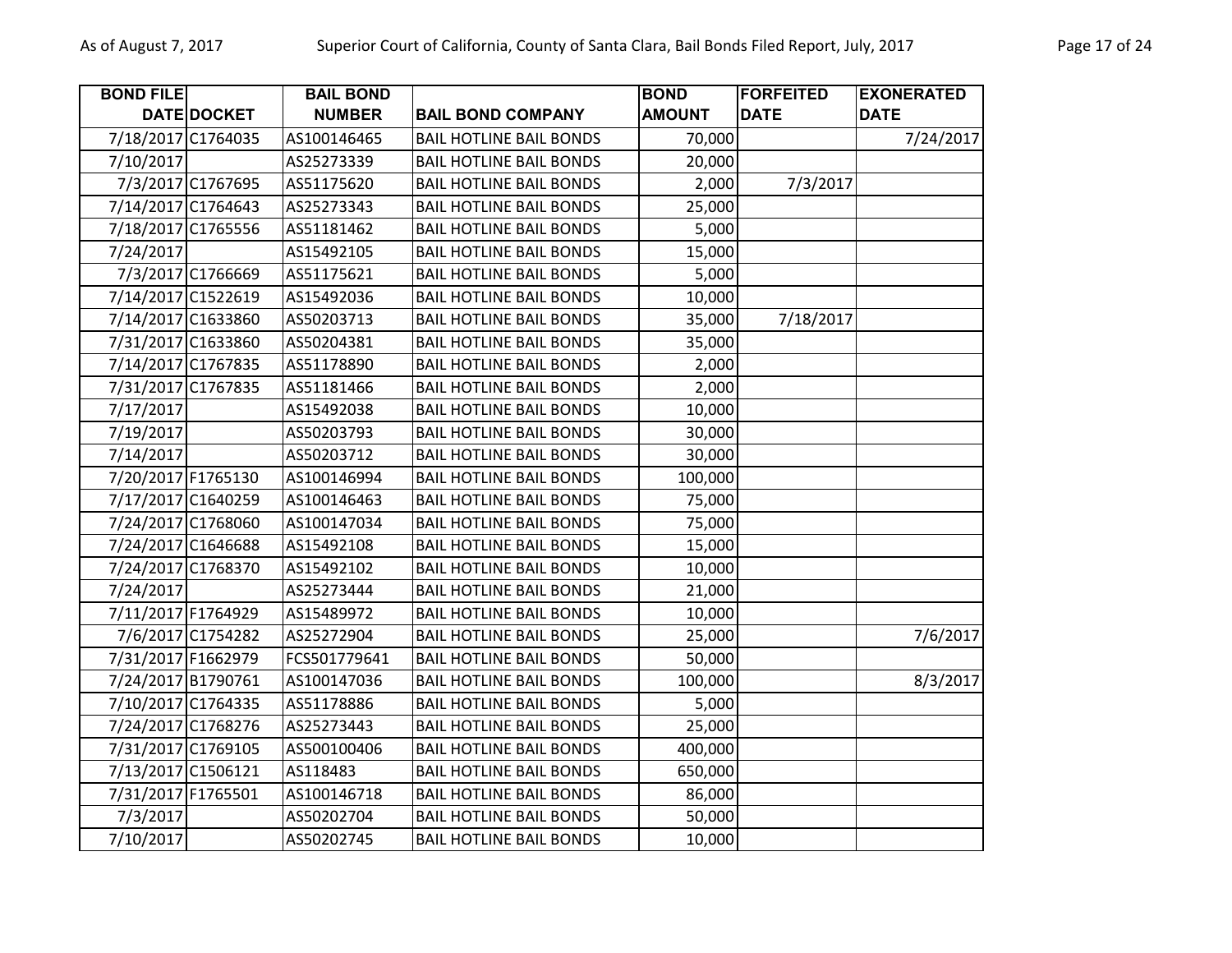| <b>BOND FILE</b>   |                    | <b>BAIL BOND</b> |                                | <b>BOND</b>   | <b>FORFEITED</b> | <b>EXONERATED</b> |
|--------------------|--------------------|------------------|--------------------------------|---------------|------------------|-------------------|
|                    | DATE DOCKET        | <b>NUMBER</b>    | <b>BAIL BOND COMPANY</b>       | <b>AMOUNT</b> | <b>DATE</b>      | <b>DATE</b>       |
|                    | 7/3/2017 C1761609  | AS50202702       | <b>BAIL HOTLINE BAIL BONDS</b> | 45,000        | 8/1/2017         |                   |
|                    | 7/31/2017 C1765906 | AS150100631      | <b>BAIL HOTLINE BAIL BONDS</b> | 125,000       |                  |                   |
| 7/24/2017          |                    | AS25274032       | <b>BAIL HOTLINE BAIL BONDS</b> | 20,000        |                  |                   |
| 7/13/2017 F1764363 |                    | AS25273445       | <b>BAIL HOTLINE BAIL BONDS</b> | 25,000        |                  |                   |
|                    | 7/31/2017 C1759893 | AS250100907      | <b>BAIL HOTLINE BAIL BONDS</b> | 152,000       |                  |                   |
|                    | 7/31/2017 C1762047 | AS15492393       | <b>BAIL HOTLINE BAIL BONDS</b> | 10,000        |                  |                   |
|                    | 7/10/2017 C1766264 | AS50202743       | <b>BAIL HOTLINE BAIL BONDS</b> | 50,000        |                  |                   |
|                    | 7/24/2017 C1765555 | AS15492106       | <b>BAIL HOTLINE BAIL BONDS</b> | 10,000        |                  |                   |
| 7/17/2017          |                    | AS50203714       | <b>BAIL HOTLINE BAIL BONDS</b> | 50,000        |                  |                   |
|                    | 7/25/2017 C1759132 | AS15492289       | <b>BAIL HOTLINE BAIL BONDS</b> | 7,500         |                  |                   |
|                    | 7/25/2017 C1761618 | AS15492287       | <b>BAIL HOTLINE BAIL BONDS</b> | 7,500         |                  |                   |
|                    | 7/3/2017 C1523556  | AS15489203       | <b>BAIL HOTLINE BAIL BONDS</b> | 15,000        | 7/7/2017         | 7/21/2017         |
|                    | 7/3/2017 C1756334  | AS15489202       | <b>BAIL HOTLINE BAIL BONDS</b> | 15,000        | 7/7/2017         | 7/21/2017         |
| 7/5/2017           |                    | AS50202703       | <b>BAIL HOTLINE BAIL BONDS</b> | 35,000        |                  |                   |
|                    | 7/26/2017 C1769431 | AS15492109       | <b>BAIL HOTLINE BAIL BONDS</b> | 6,250         |                  |                   |
|                    | 7/14/2017 C1647470 | AS15492037       | <b>BAIL HOTLINE BAIL BONDS</b> | 10,000        |                  |                   |
|                    | 7/17/2017 C1651558 | AS100146462      | <b>BAIL HOTLINE BAIL BONDS</b> | 100,000       |                  |                   |
|                    | 7/17/2017 C1756577 | AS100146461      | <b>BAIL HOTLINE BAIL BONDS</b> | 55,000        |                  |                   |
|                    | 7/12/2017 C1765031 | AS100146208      | <b>BAIL HOTLINE BAIL BONDS</b> | 80,000        |                  |                   |
|                    | 7/11/2017 C1768461 | AS150100748      | <b>BAIL HOTLINE BAIL BONDS</b> | 150,000       |                  |                   |
| 7/21/2017          |                    | AS25273338       | <b>BAIL HOTLINE BAIL BONDS</b> | 20,000        |                  |                   |
|                    | 7/31/2017 C1769529 | AS100147035      | <b>BAIL HOTLINE BAIL BONDS</b> | 85,000        |                  |                   |
| 7/17/2017          |                    | AS15492039       | <b>BAIL HOTLINE BAIL BONDS</b> | 10,000        |                  |                   |
|                    | 7/18/2017 B1791998 | AS15492101       | <b>BAIL HOTLINE BAIL BONDS</b> | 10,000        |                  |                   |
|                    | 7/10/2017 C1759008 | AS25272905       | <b>BAIL HOTLINE BAIL BONDS</b> | 25,000        |                  |                   |
| 7/18/2017          |                    | AS25274030       | <b>BAIL HOTLINE BAIL BONDS</b> | 21,000        |                  |                   |
|                    | 7/3/2017 C1759351  | AS50202705       | <b>BAIL HOTLINE BAIL BONDS</b> | 50,000        | 7/5/2017         |                   |
|                    | 7/10/2017 B1791491 | AS100146459      | <b>BAIL HOTLINE BAIL BONDS</b> | 51,000        | 7/21/2017        |                   |
|                    | 7/24/2017 C1646377 | AS50204359       | <b>BAIL HOTLINE BAIL BONDS</b> | 50,000        |                  |                   |
| 7/6/2017           |                    | AS51185898       | <b>BAIL HOTLINE BAIL BONDS</b> | 5,000         |                  |                   |
| 7/24/2017          |                    | AS25273342       | <b>BAIL HOTLINE BAIL BONDS</b> | 20,000        |                  |                   |
|                    | 7/17/2017 C1519906 | AS250100813      | <b>BAIL HOTLINE BAIL BONDS</b> | 200,000       |                  |                   |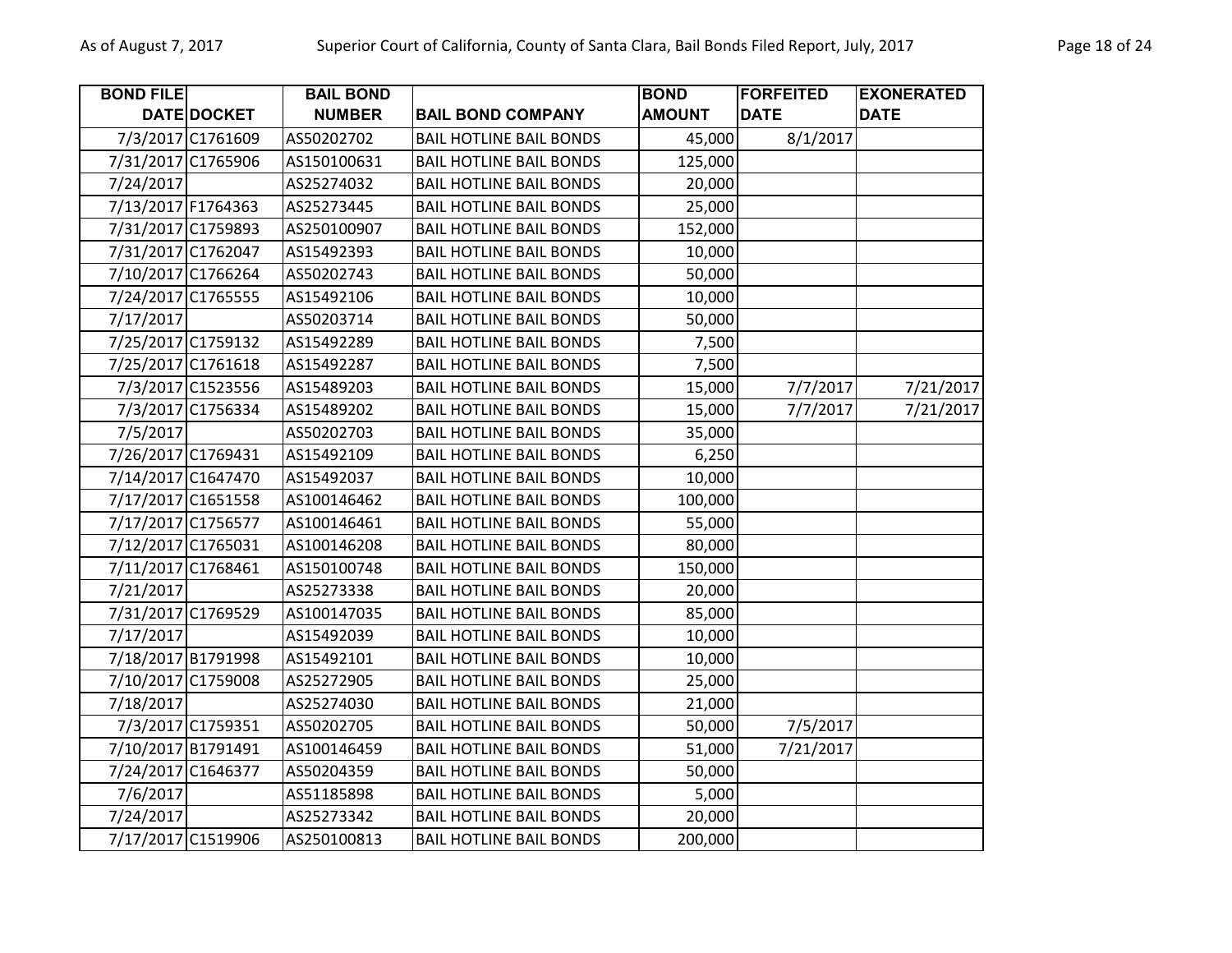| <b>BOND FILE</b>   |                    | <b>BAIL BOND</b> |                                  | <b>BOND</b>   | <b>FORFEITED</b> | <b>EXONERATED</b> |
|--------------------|--------------------|------------------|----------------------------------|---------------|------------------|-------------------|
|                    | DATE DOCKET        | <b>NUMBER</b>    | <b>BAIL BOND COMPANY</b>         | <b>AMOUNT</b> | <b>DATE</b>      | <b>DATE</b>       |
|                    | 7/17/2017 C1757831 | AS50203715       | <b>BAIL HOTLINE BAIL BONDS</b>   | 46,000        |                  |                   |
|                    | 7/17/2017 C1764682 | AS50203716       | <b>BAIL HOTLINE BAIL BONDS</b>   | 27,000        |                  |                   |
|                    | 7/5/2017 F1662685  | AS15489969       | <b>BAIL HOTLINE BAIL BONDS</b>   | 10,000        |                  |                   |
|                    | 7/5/2017 F1662757  | AS15489968       | <b>BAIL HOTLINE BAIL BONDS</b>   | 10,000        |                  |                   |
|                    | 7/5/2017 F1765132  | AS100146458      | <b>BAIL HOTLINE BAIL BONDS</b>   | 75,000        |                  |                   |
|                    | 7/7/2017 F1764143  | AS100146457      | <b>BAIL HOTLINE BAIL BONDS</b>   | 75,000        |                  |                   |
|                    | 7/26/2017 C1763065 | AS500100348      | <b>BAIL HOTLINE BAIL BONDS</b>   | 300,000       |                  |                   |
| 7/26/2017 C1765098 |                    | AS15492286       | <b>BAIL HOTLINE BAIL BONDS</b>   | 1,000         |                  |                   |
|                    | 7/12/2017 B1688309 | AS15492080       | <b>BAIL HOTLINE BAIL BONDS</b>   | 10,000        |                  |                   |
|                    | 7/24/2017 C1763662 | AS50203717       | <b>BAIL HOTLINE BAIL BONDS</b>   | 50,000        |                  |                   |
| 7/31/2017          |                    | AS25274035       | <b>BAIL HOTLINE BAIL BONDS</b>   | 20,000        |                  |                   |
|                    | 7/11/2017 C1758725 | AS100146460      | <b>BAIL HOTLINE BAIL BONDS</b>   | 75,000        |                  |                   |
|                    | 7/3/2017 C1758869  | AS25272898       | <b>BAIL HOTLINE BAIL BONDS</b>   | 20,000        |                  |                   |
| 7/17/2017          |                    | AS25273441       | <b>BAIL HOTLINE BAIL BONDS</b>   | 25,000        |                  |                   |
| 7/24/2017 F1764389 |                    | AS51181465       | <b>BAIL HOTLINE BAIL BONDS</b>   | 5,000         | 7/24/2017        |                   |
|                    | 7/26/2017 C1761157 | AS25274031       | <b>BAIL HOTLINE BAIL BONDS</b>   | 5,000         | 7/26/2017        |                   |
| 7/25/2017 F1764586 |                    |                  | 5113647354 BAILSMART BAIL BONDS  | 10,000        |                  |                   |
| 7/17/2017          |                    |                  | 5272971437 BODYGUARD BAIL BONDS  | 25,000        |                  |                   |
| 7/18/2017          |                    |                  | 5272971440 BODYGUARD BAIL BONDS  | 20,000        |                  |                   |
|                    | 7/27/2017 C1766803 |                  | 5272879559 BODYGUARD BAIL BONDS  | 10,000        |                  |                   |
|                    | 7/7/2017 F1763721  | AB00924763       | DIEGO MARTINEZ BAIL BONDS        | 10,000        |                  |                   |
| 7/25/2017          |                    | 2017BB025793     | <b>DISCREET BAIL BONDS</b>       | 10,000        |                  |                   |
| 7/11/2017          |                    | 2017BB018623     | <b>DISCREET BAIL BONDS</b>       | 10,000        |                  |                   |
| 7/21/2017          |                    | 2017EE000921     | <b>DISCREET BAIL BONDS</b>       | 100,000       |                  |                   |
|                    | 7/7/2017 C1764999  |                  | 5105688491 EIGHT BALL BAIL BONDS | 100,000       |                  |                   |
|                    | 7/11/2017 C1762931 |                  | 5105703866 EIGHT BALL BAIL BONDS | 85,000        |                  |                   |
| 7/25/2017 F1765210 |                    |                  | 5803198623 EIGHT BALL BAIL BONDS | 5,000         |                  |                   |
|                    | 7/13/2017 C1765788 |                  | 5272951024 EIGHT BALL BAIL BONDS | 20,000        |                  |                   |
| 7/26/2017 F1765479 |                    |                  | 5273009238 EIGHT BALL BAIL BONDS | 15,000        | 7/28/2017        |                   |
| 7/24/2017          |                    | 2017BB018753     | <b>ESPINOZA BAIL BONDS</b>       | 6,000         |                  |                   |
|                    | 7/6/2017 C1761344  | 2017DD009189     | <b>ESPINOZA BAIL BONDS</b>       | 50,000        |                  |                   |
| 7/5/2017           |                    | 2017AA045696     | <b>ESPINOZA BAIL BONDS</b>       | 5,000         |                  |                   |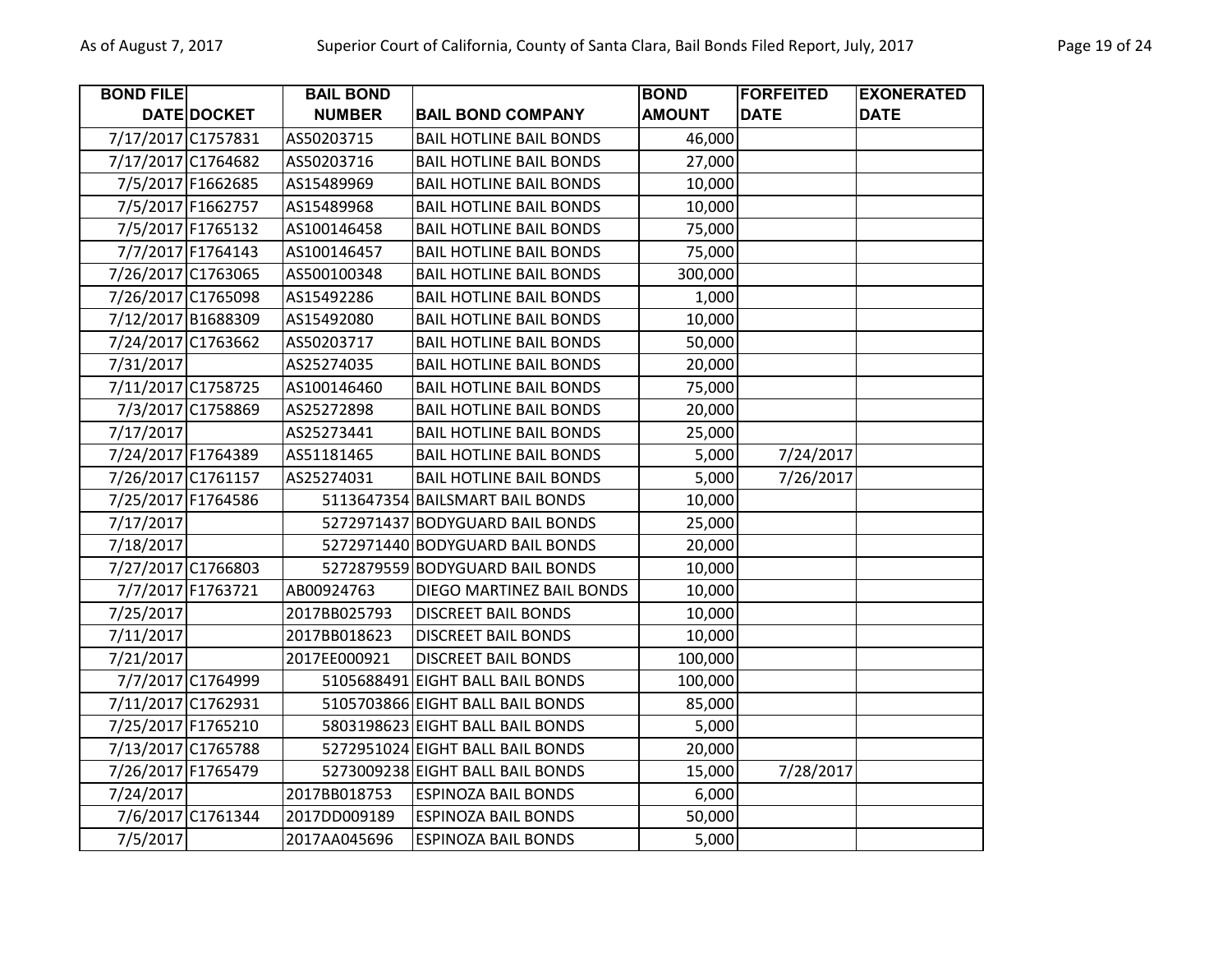| <b>BOND FILE</b> |                    | <b>BAIL BOND</b> |                                | <b>BOND</b>   | <b>FORFEITED</b> | <b>EXONERATED</b> |
|------------------|--------------------|------------------|--------------------------------|---------------|------------------|-------------------|
|                  | DATE DOCKET        | <b>NUMBER</b>    | <b>BAIL BOND COMPANY</b>       | <b>AMOUNT</b> | <b>DATE</b>      | <b>DATE</b>       |
| 7/17/2017        |                    | 2017CC013856     | <b>ESPINOZA BAIL BONDS</b>     | 30,000        |                  |                   |
| 7/13/2017        |                    | T5050624891      | <b>GOLDEN STATE BAIL BONDS</b> | 10,000        |                  |                   |
|                  | 7/26/2017 C1764429 | T5050632115      | <b>GOLDEN STATE BAIL BONDS</b> | 10,000        |                  |                   |
| 7/10/2017        |                    | T2550624887      | <b>GOLDEN STATE BAIL BONDS</b> | 25,000        |                  |                   |
| 7/10/2017        |                    | T1550624882      | <b>GOLDEN STATE BAIL BONDS</b> | 10,000        |                  |                   |
|                  | 7/10/2017 C1765171 | T2550624886      | <b>GOLDEN STATE BAIL BONDS</b> | 15,000        |                  |                   |
|                  | 7/6/2017 B1263858  | T2550624885      | <b>GOLDEN STATE BAIL BONDS</b> | 25,000        |                  |                   |
|                  | 7/21/2017 C1766926 | T5050624893      | <b>GOLDEN STATE BAIL BONDS</b> | 10,000        |                  |                   |
| 7/31/2017        |                    | T20050598258     | <b>GOLDEN STATE BAIL BONDS</b> | 30,000        |                  |                   |
| 7/7/2017         |                    | T50050604932     | <b>GOLDEN STATE BAIL BONDS</b> | 51,000        |                  |                   |
| 7/18/2017        |                    | T25050598261     | <b>GOLDEN STATE BAIL BONDS</b> | 10,000        |                  |                   |
|                  | 7/10/2017 B1366142 | 2017DD010329     | <b>GOTHAM BAIL BONDS</b>       | 5,000         |                  |                   |
|                  | 7/3/2017 B1792902  | 2017EE005932     | <b>GOTHAM BAIL BONDS</b>       | 22,000        |                  |                   |
| 7/24/2017        |                    | 2017EE005579     | <b>GOTHAM BAIL BONDS</b>       | 5,000         |                  |                   |
| 7/31/2017        |                    |                  | 5551841000 JAG BAIL BONDS, INC | 10,000        |                  |                   |
| 7/17/2017        |                    |                  | 5803231618 JAG BAIL BONDS, INC | 5,000         |                  |                   |
|                  | 7/24/2017 C1634824 |                  | 5105700315 JAG BAIL BONDS, INC | 70,000        |                  |                   |
|                  | 7/24/2017 C1646150 |                  | 5113606276 JAG BAIL BONDS, INC | 10,000        |                  |                   |
|                  | 7/24/2017 C1649091 |                  | 5272953341 JAG BAIL BONDS, INC | 6,000         |                  |                   |
|                  | 7/24/2017 C1649359 |                  | 5113606263 JAG BAIL BONDS, INC | 6,000         |                  |                   |
|                  | 7/24/2017 C1762459 |                  | 5272953354 JAG BAIL BONDS, INC | 7,500         |                  |                   |
|                  | 7/24/2017 C1647137 |                  | 5551810680 JAG BAIL BONDS, INC | 50,000        |                  |                   |
| 7/10/2017        |                    |                  | 5551841013 JAG BAIL BONDS, INC | 25,000        |                  |                   |
| 7/17/2017        |                    |                  | 5551840975 JAG BAIL BONDS, INC | 25,000        |                  |                   |
|                  | 7/3/2017 C1764511  |                  | 5272996113 JAG BAIL BONDS, INC | 10,000        |                  |                   |
|                  | 7/17/2017 C1765514 |                  | 5551840992 JAG BAIL BONDS, INC | 35,000        |                  |                   |
|                  | 7/17/2017 C1628408 | AC00925382       | <b>KEITH CARTER BAIL BONDS</b> | 5,000         |                  |                   |
| 7/13/2017        |                    | AC00925383       | KEITH CARTER BAIL BONDS        | 25,000        |                  |                   |
| 7/3/2017         |                    | AB00915750       | KEITH CARTER BAIL BONDS        | 11,000        |                  |                   |
| 7/3/2017         |                    | B314401594       | <b>LATINO BAIL BONDS</b>       | 15,000        |                  |                   |
|                  | 7/19/2017 F1765425 | B114200024       | <b>LATINO BAIL BONDS</b>       | 10,000        |                  |                   |
|                  | 7/25/2017 C1765785 | B314401596       | <b>LATINO BAIL BONDS</b>       | 20,000        |                  |                   |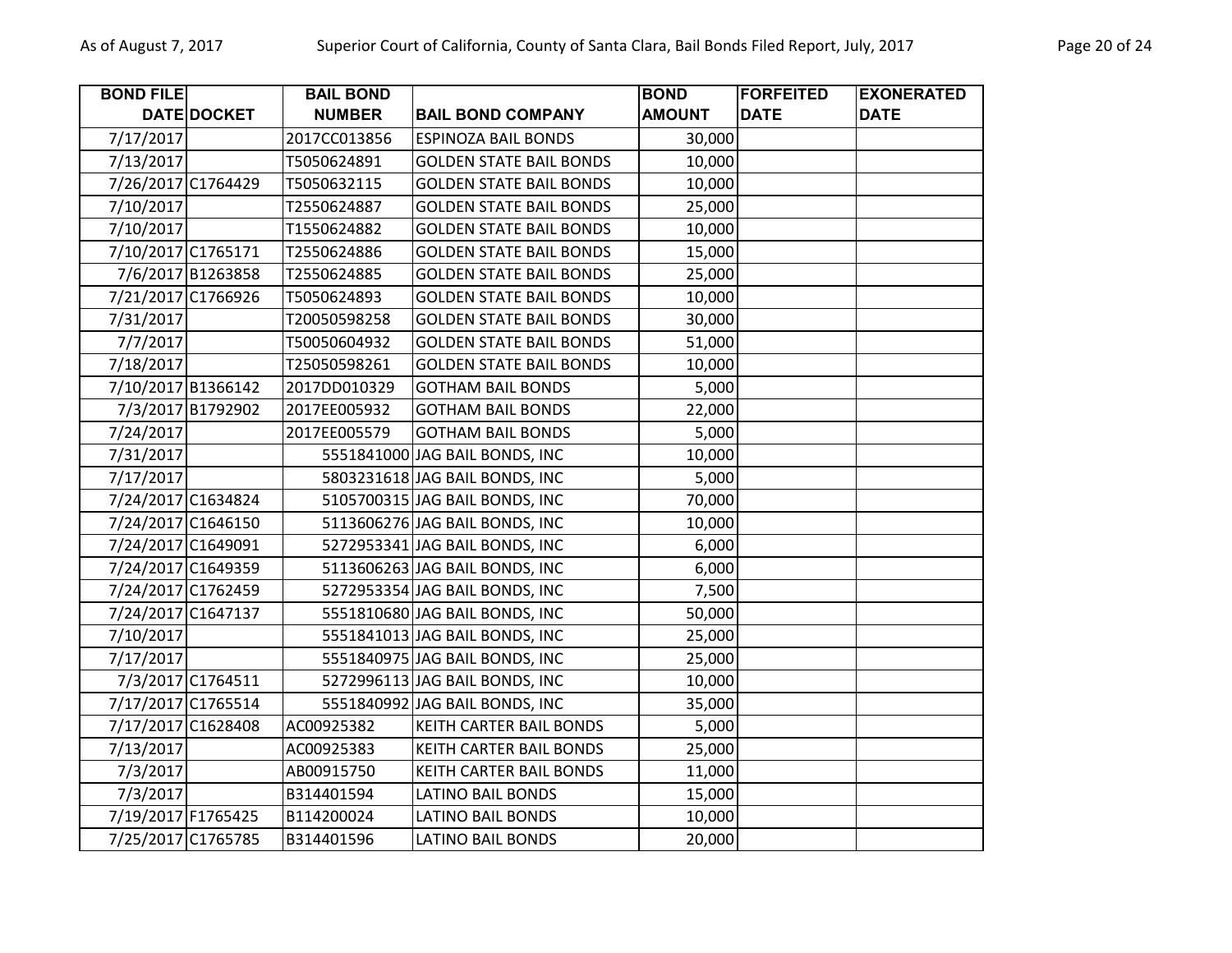| <b>BOND FILE</b> |                    | <b>BAIL BOND</b> |                          | <b>BOND</b>   | <b>FORFEITED</b> | <b>EXONERATED</b> |
|------------------|--------------------|------------------|--------------------------|---------------|------------------|-------------------|
|                  | DATE DOCKET        | <b>NUMBER</b>    | <b>BAIL BOND COMPANY</b> | <b>AMOUNT</b> | <b>DATE</b>      | <b>DATE</b>       |
| 7/24/2017        |                    | B114200351       | <b>LATINO BAIL BONDS</b> | 10,000        |                  |                   |
| 7/12/2017        |                    |                  | 5113546121 LE BAIL BONDS | 10,000        |                  |                   |
|                  | 7/31/2017 B1471696 |                  | 5113443783 LE BAIL BONDS | 10,000        |                  |                   |
|                  | 7/6/2017 C1765101  |                  | 5272901201 LE BAIL BONDS | 25,000        |                  |                   |
| 7/3/2017         |                    |                  | 5272901173 LE BAIL BONDS | 25,000        |                  |                   |
|                  | 7/21/2017 C1763730 |                  | 5113525625 LE BAIL BONDS | 5,000         |                  |                   |
| 7/31/2017        |                    |                  | 5272953312 LE BAIL BONDS | 20,000        |                  |                   |
| 7/5/2017         |                    |                  | 5272869507 LE BAIL BONDS | 20,000        |                  |                   |
| 7/11/2017        |                    |                  | 5113546118 LE BAIL BONDS | 11,000        |                  |                   |
| 7/17/2017        |                    |                  | 5272932308 LE BAIL BONDS | 25,000        |                  |                   |
|                  | 7/17/2017 C1765419 |                  | 5272901230 LE BAIL BONDS | 20,000        |                  |                   |
|                  | 7/3/2017 C1765191  |                  | 5272901186 LE BAIL BONDS | 10,000        |                  |                   |
|                  | 7/3/2017 C1765749  |                  | 5272901199 LE BAIL BONDS | 25,000        |                  |                   |
|                  | 7/3/2017 C1767271  |                  | 5272870473 LE BAIL BONDS | 25,000        |                  |                   |
| 7/26/2017        |                    |                  | 5272932337 LE BAIL BONDS | 25,000        |                  |                   |
|                  | 7/3/2017 C1767226  |                  | 5105665425 LE BAIL BONDS | 60,000        |                  |                   |
| 7/19/2017        |                    |                  | 5272932283 LE BAIL BONDS | 15,000        |                  |                   |
|                  | 7/24/2017 C1767134 |                  | 5551787212 LE BAIL BONDS | 50,000        |                  |                   |
|                  | 7/10/2017 C1766409 |                  | 5551747582 LE BAIL BONDS | 35,000        | 7/11/2017        |                   |
|                  | 7/11/2017 C1765553 |                  | 5272932311 LE BAIL BONDS | 20,000        |                  |                   |
|                  | 7/6/2017 B1582053  |                  | 5272744132 LE BAIL BONDS | 25,000        |                  |                   |
|                  | 7/24/2017 C1764058 |                  | 5113525500 LE BAIL BONDS | 5,000         |                  |                   |
| 7/19/2017        |                    |                  | 5105664994 LE BAIL BONDS | 100,000       |                  |                   |
| 7/7/2017         |                    |                  | 5551754083 LE BAIL BONDS | 30,000        |                  |                   |
|                  | 7/7/2017 C1754835  |                  | 5551767151 LE BAIL BONDS | 35,000        | 7/21/2017        |                   |
| 7/24/2017        |                    |                  | 5272938087 LE BAIL BONDS | 25,000        |                  |                   |
| 7/10/2017        |                    |                  | 5150101318 LE BAIL BONDS | 115,000       |                  |                   |
| 7/3/2017         |                    |                  | 5113546019 LE BAIL BONDS | 11,000        |                  |                   |
| 7/10/2017        |                    |                  | 5272778889 LE BAIL BONDS | 25,000        |                  |                   |
| 7/18/2017        |                    |                  | 5113525667 LE BAIL BONDS | 11,000        |                  |                   |
|                  | 7/26/2017 C1652336 |                  | 5250100488 LE BAIL BONDS | 200,000       |                  |                   |
|                  | 7/19/2017 B1792858 | AS100146515      | <b>LUNA BAIL BONDS</b>   | 85,000        |                  |                   |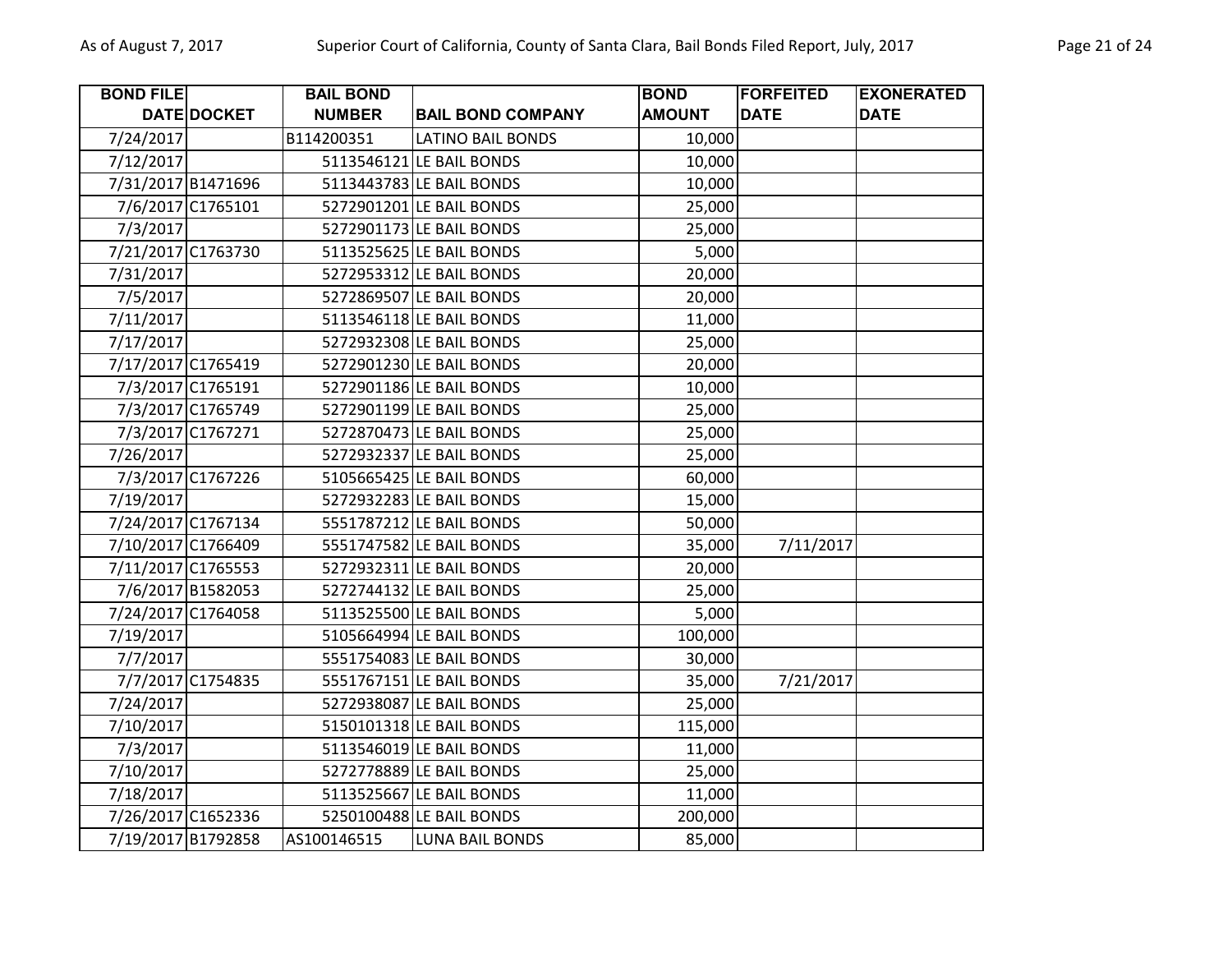| <b>BOND FILE</b> |                    | <b>BAIL BOND</b> |                          | <b>BOND</b>   | <b>FORFEITED</b> | <b>EXONERATED</b> |
|------------------|--------------------|------------------|--------------------------|---------------|------------------|-------------------|
|                  | <b>DATE DOCKET</b> | <b>NUMBER</b>    | <b>BAIL BOND COMPANY</b> | <b>AMOUNT</b> | <b>DATE</b>      | <b>DATE</b>       |
|                  | 7/11/2017 C1765560 | AS51170209       | <b>LUNA BAIL BONDS</b>   | 5,000         |                  |                   |
|                  | 7/24/2017 C1768917 | AS25269998       | <b>LUNA BAIL BONDS</b>   | 25,000        |                  |                   |
| 7/17/2017        |                    | AS25269997       | <b>LUNA BAIL BONDS</b>   | 25,000        |                  |                   |
| 7/26/2017        |                    | AS25270002       | <b>LUNA BAIL BONDS</b>   | 25,000        |                  |                   |
|                  | 7/11/2017 C1764715 | AS51172509       | <b>LUNA BAIL BONDS</b>   | 5,000         |                  |                   |
|                  | 7/31/2017 C1766434 | AS25268679       | <b>LUNA BAIL BONDS</b>   | 25,000        |                  |                   |
| 7/17/2017        |                    | AS50197945       | <b>LUNA BAIL BONDS</b>   | 50,000        |                  |                   |
| 7/12/2017        |                    | AS15490616       | <b>LUNA BAIL BONDS</b>   | 10,000        |                  |                   |
|                  | 7/20/2017 C1768925 | AS50197948       | LUNA BAIL BONDS          | 45,000        |                  |                   |
|                  | 7/24/2017 F1765220 | AS25266371       | <b>LUNA BAIL BONDS</b>   | 25,000        |                  |                   |
|                  | 7/18/2017 F1764004 | AS15490619       | <b>LUNA BAIL BONDS</b>   | 10,000        |                  |                   |
|                  | 7/18/2017 F1764295 | AS25266378       | LUNA BAIL BONDS          | 10,000        |                  |                   |
|                  | 7/18/2017 C1765796 | AS25266379       | <b>LUNA BAIL BONDS</b>   | 10,000        |                  |                   |
|                  | 7/10/2017 C1760791 | AS15489737       | <b>LUNA BAIL BONDS</b>   | 10,000        |                  | 7/12/2017         |
| 7/31/2017        |                    | AS25270272       | <b>LUNA BAIL BONDS</b>   | 25,000        |                  |                   |
|                  | 7/3/2017 C1762637  | AS15487036       | <b>LUNA BAIL BONDS</b>   | 11,000        |                  |                   |
|                  | 7/3/2017 C1767119  | AS50197695       | <b>LUNA BAIL BONDS</b>   | 42,000        |                  |                   |
|                  | 7/3/2017 C1482086  | AS25266375       | <b>LUNA BAIL BONDS</b>   | 25,000        |                  |                   |
|                  | 7/3/2017 C1494492  | AS15489738       | LUNA BAIL BONDS          | 10,000        |                  |                   |
|                  | 7/10/2017 C1761889 | AS15487037       | <b>LUNA BAIL BONDS</b>   | 10,000        |                  |                   |
|                  | 7/10/2017 B1792762 | AS100146513      | <b>LUNA BAIL BONDS</b>   | 75,000        |                  |                   |
|                  | 7/26/2017 B1791622 | AS25270001       | LUNA BAIL BONDS          | 10,000        |                  |                   |
|                  | 7/10/2017 C1760893 | AS51176754       | <b>LUNA BAIL BONDS</b>   | 5,000         |                  |                   |
|                  | 7/13/2017 C1653702 | AS51172510       | <b>LUNA BAIL BONDS</b>   | 3,000         |                  |                   |
|                  | 7/13/2017 C1755903 | AS100146514      | <b>LUNA BAIL BONDS</b>   | 85,000        |                  |                   |
|                  | 7/5/2017 C1758308  | AS25267161       | <b>LUNA BAIL BONDS</b>   | 25,000        |                  |                   |
|                  | 7/24/2017 C1763736 | AS51172511       | <b>LUNA BAIL BONDS</b>   | 5,000         |                  |                   |
|                  | 7/3/2017 C1765256  | AS50197943       | <b>LUNA BAIL BONDS</b>   | 40,000        |                  |                   |
|                  | 7/20/2017 C1766479 | AS15487039       | <b>LUNA BAIL BONDS</b>   | 10,000        |                  |                   |
|                  | 7/13/2017 B1793003 | AS15490618       | LUNA BAIL BONDS          | 6,000         |                  |                   |
| 7/31/2017        |                    | AS25268682       | <b>LUNA BAIL BONDS</b>   | 20,000        |                  |                   |
|                  | 7/10/2017 F1764497 | AS15487038       | <b>LUNA BAIL BONDS</b>   | 10,000        |                  |                   |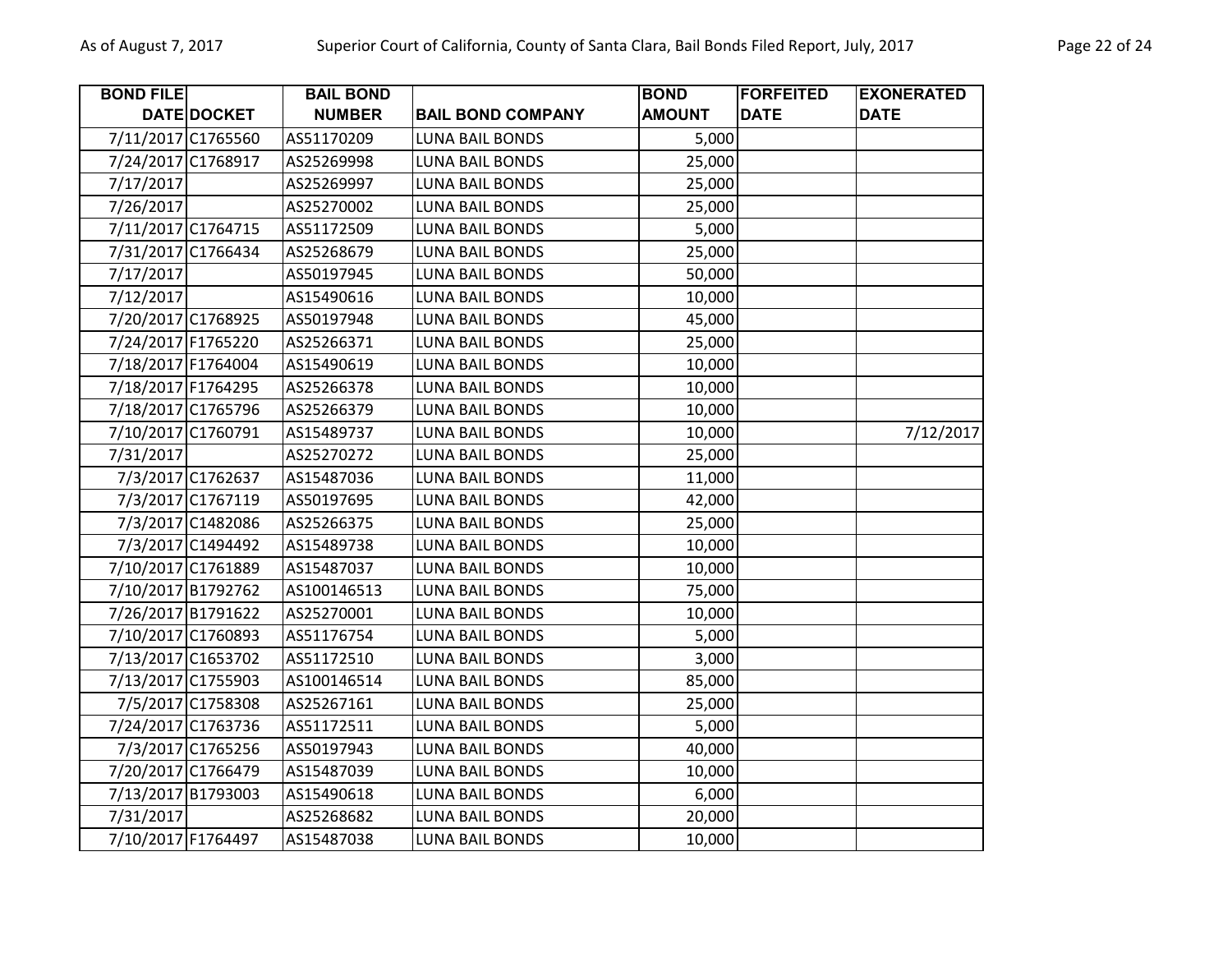| <b>BOND FILE</b>   |                    | <b>BAIL BOND</b> |                             | <b>BOND</b>   | <b>FORFEITED</b> | <b>EXONERATED</b> |
|--------------------|--------------------|------------------|-----------------------------|---------------|------------------|-------------------|
|                    | DATE DOCKET        | <b>NUMBER</b>    | <b>BAIL BOND COMPANY</b>    | <b>AMOUNT</b> | <b>DATE</b>      | <b>DATE</b>       |
| 7/18/2017 F1661755 |                    | AS25263881       | <b>LUNA BAIL BONDS</b>      | 20,000        | 7/28/2017        |                   |
|                    | 7/25/2017 C1758083 | AS15492324       | <b>LUNA BAIL BONDS</b>      | 10,000        |                  |                   |
|                    | 7/3/2017 C1767624  | AS150100486      | <b>LUNA BAIL BONDS</b>      | 115,000       |                  |                   |
|                    | 7/19/2017 B1793085 | AS100146516      | LUNA BAIL BONDS             | 55,000        |                  |                   |
|                    | 7/10/2017 C1764787 |                  | 5272988363 MATOS BAIL BONDS | 15,000        |                  |                   |
| 7/31/2017 F1765006 |                    | AS15487026       | PACIFIC COAST BAIL BONDS    | 6,000         |                  |                   |
| 7/18/2017          |                    | AS25267151       | PACIFIC COAST BAIL BONDS    | 25,000        |                  |                   |
|                    | 7/25/2017 C1764391 | AS15472464       | PACIFIC COAST BAIL BONDS    | 6,000         |                  |                   |
|                    | 7/24/2017 C1765297 | AS15472467       | PACIFIC COAST BAIL BONDS    | 10,000        |                  |                   |
| 7/27/2017          |                    | A510001995       | PREMIERE BAIL BONDS         | 40,000        |                  |                   |
| 7/17/2017 C1764722 |                    | A152213934       | PREMIERE BAIL BONDS         | 5,000         |                  |                   |
|                    | 7/20/2017 C1768324 | A510001988       | PREMIERE BAIL BONDS         | 50,000        |                  |                   |
| 7/20/2017 C1764694 |                    | A152213933       | PREMIERE BAIL BONDS         | 8,000         |                  |                   |
| 7/14/2017 C1106729 |                    | A310000354       | PREMIERE BAIL BONDS         | 25,000        |                  |                   |
| 7/26/2017 C1761799 |                    | A1H0001037       | PREMIERE BAIL BONDS         | 86,000        |                  |                   |
|                    | 7/6/2017 C1767251  | A72307467        | PREMIERE BAIL BONDS         | 5,000         |                  |                   |
| 7/10/2017 C1765073 |                    | A310000353       | PREMIERE BAIL BONDS         | 20,000        |                  |                   |
| 7/25/2017          |                    | A3H0000353       | PREMIERE BAIL BONDS         | 135,000       |                  |                   |
|                    | 7/12/2017 C1763564 | A72307468        | PREMIERE BAIL BONDS         | 5,000         |                  |                   |
|                    | 7/21/2017 C1766126 | A1H0001039       | PREMIERE BAIL BONDS         | 75,000        |                  |                   |
|                    | 7/7/2017 C1764992  | A310000355       | PREMIERE BAIL BONDS         | 20,000        |                  |                   |
| 7/17/2017 C1763543 |                    | A310000346       | PREMIERE BAIL BONDS         | 20,000        |                  |                   |
|                    | 7/14/2017 C1763396 | A7-2307469       | PREMIERE BAIL BONDS         | 5,000         |                  |                   |
|                    | 7/5/2017 B1792067  | A310000352       | PREMIERE BAIL BONDS         | 25,000        |                  |                   |
|                    | 7/25/2017 C1764828 | A152213936       | PREMIERE BAIL BONDS         | 10,000        |                  |                   |
|                    | 7/6/2017 C1764349  | A72307466        | PREMIERE BAIL BONDS         | 5,000         |                  |                   |
|                    | 7/28/2017 B1792161 | A310000782       | PREMIERE BAIL BONDS         | 20,000        |                  |                   |
|                    | 7/11/2017 F1765268 | A1H0001035       | PREMIERE BAIL BONDS         | 100,000       |                  |                   |
|                    | 7/31/2017 B1792992 | A152213941       | PREMIERE BAIL BONDS         | 10,000        |                  |                   |
| 7/10/2017          |                    | 2017BB023401     | RAMIREZ BAIL BONDS          | 10,000        |                  |                   |
| 7/24/2017          |                    | 2017EE005756     | <b>RAMIREZ BAIL BONDS</b>   | 45,000        |                  |                   |
| 7/25/2017          |                    | 2017EE000960     | RAMIREZ BAIL BONDS          | 35,000        |                  |                   |